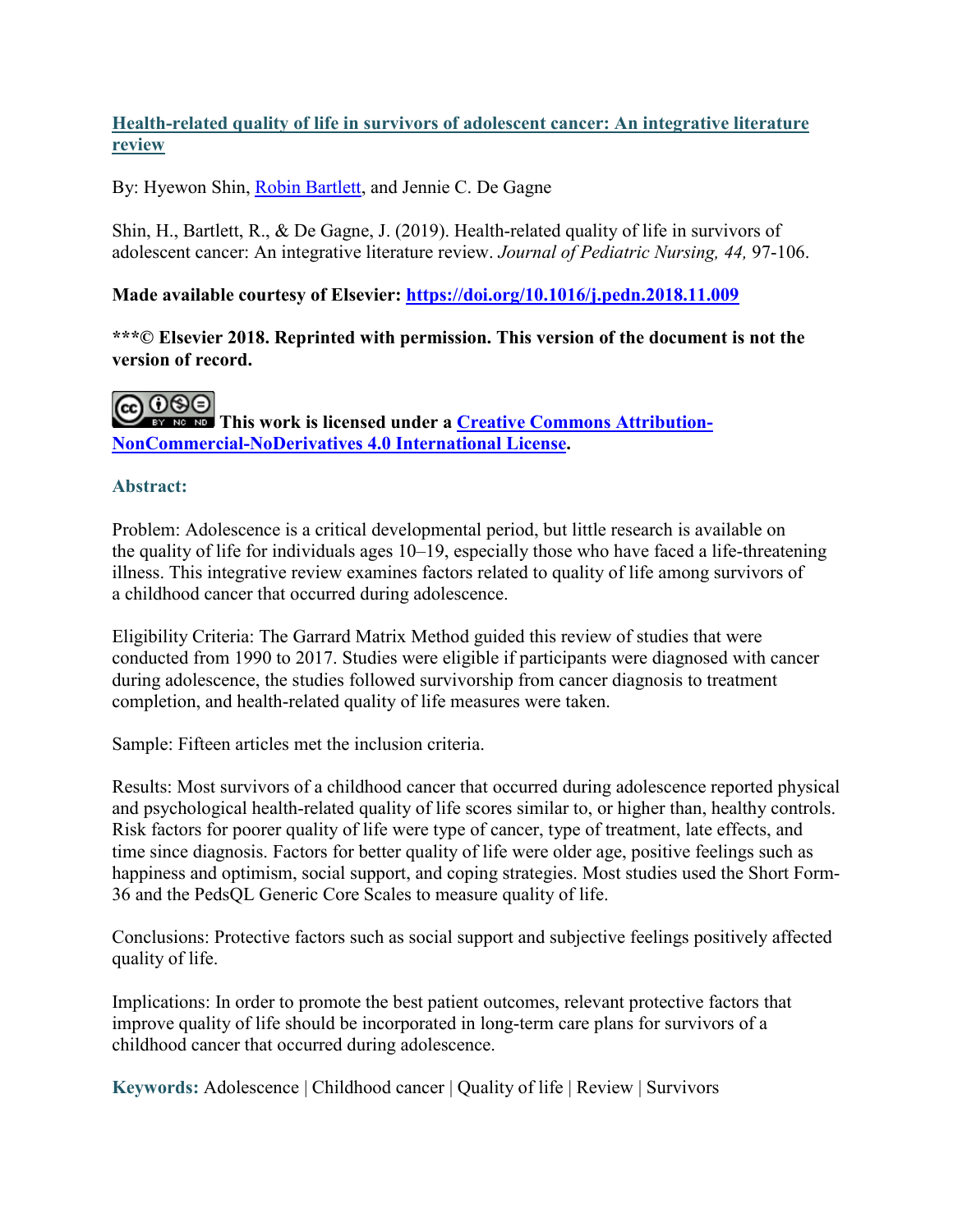### **Article:**

### **Introduction**

The overall five-year survival rate for children and adolescents with cancer has increased to almost 85% due to advanced cancer protocols and treatments (O'Leary, Krailo, Anderson, & Reaman, 2008). From 1975 to 1979, the five-year survival rate for leukemia, the most common type of cancer in children and adolescents, was 48%. However, from 2003 to 2009, the rate leapt to 84% (Ward, DeSantis, Robbins, Kohler, & Jemal, 2014), prompting an increased interest in measuring health-related quality of life (HRQOL) among survivors, research that is typically limited to adults (Veenhoven & Den Buitelaar, 1993).

What is quality of life? The World Health Organization (WHO) defines health as "a state of complete physical, mental, and social well-being and not merely the absence of disease of infirmity." This definition has been used to construct the quality of life concept. In this article, health-related quality of life is defined as a multidimensional concept that includes the physical, mental, emotional, and social functioning of survivors (Anthony et al., 2014; Eiser, 2007). Unlike adult cancer patients, adolescent cancer patients need detailed survivorship plans that take into account this life stage of rapid physical, cognitive, and psychosocial changes (Berk & Meyers, 2015). It is a time during which they establish personal identities, peer relationships, and family roles (Mavrides & Pao, 2014). For these reasons, adolescents need plans that address their unique needs across these stages of growth and development.

The most common types of cancer in children include acute lymphoblastic leukemia, brain and central nervous system (CNS) tumors, neuroblastoma, and non-Hodgkin's lymphoma. In adolescents, common cancers are Hodgkin's lymphoma, thyroid carcinoma, brain and CNS tumors, and testicular germ cell tumors (Ward et al., 2014). Even when a child or adolescent survives cancer and treatment, he or she faces a number of complications, such as gastrointestinal issues, cardio-vascular problems, psychological stress, disfigurement, and pain (Barnett et al., 2016; Goldsby et al., 2011; McCarthy et al., 2016; Nolan et al., 2014). Most of the literature reports that survivors of childhood and adolescent cancers have similar or better quality of life (QOL) than healthy controls. However, a subgroup of survivors reports significant psychological stress and poor QOL (Kazak et al., 2010; Meeske, Patel, Palmer, Nelson, & Parow, 2007; Zeltzer et al., 2008). Because adolescents view life differently than adults, it is important to understand what QOL or HRQOL means from their perspective (Clarke & Eiser, 2004).

Adolescent and adult survivors of childhood cancer are affected by several factors known to reduce QOL, including late effects, low income, gender, and type of cancer (Maunsell, Pogany, Barrera, Shaw, & Speechley, 2006; Meeske et al., 2007; Zebrack, Yi, Petersen, & Ganz, 2008). Late effects—adverse outcomes of cancer or cancer treatments—can arise or persist five years after diagnosis (Bhatia & Landier, 2005; National Cancer Institute, 2016). Survivors of childhood cancer that occurred during adolescence report late effects including physical symptoms, fatigue, and psychological stress, which adversely affects their QOL (Huang et al., 2013; Meeske et al., 2007). Identifying these factors is important to tailoring a survivorship plan that helps them achieve their optimal levels of health and wellness (Lipscomb, Gotay, & Snyder,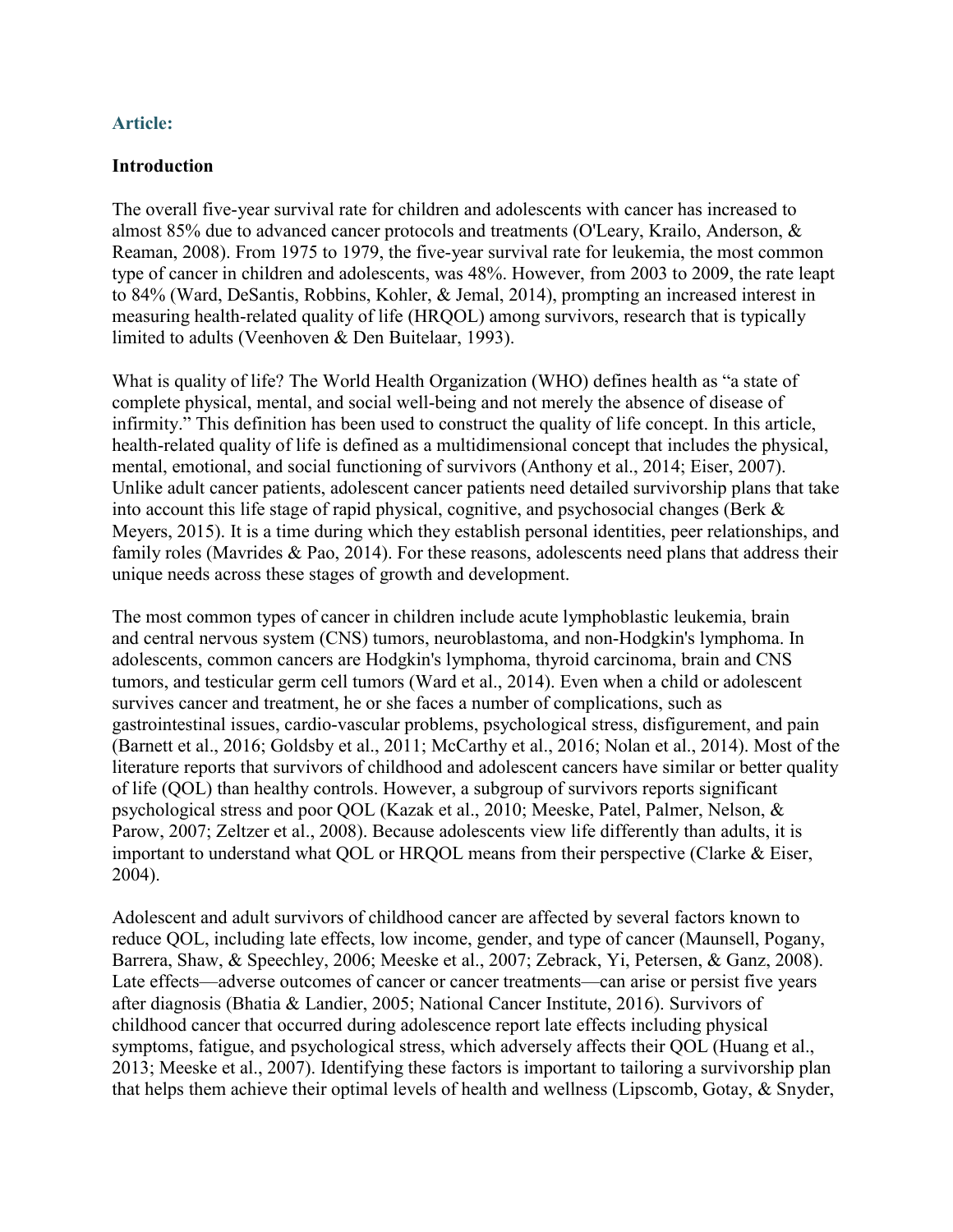2007). This integrative literature review examines HRQOL studies focused solely on survivors of cancer in adolescence and aims to: (1) identify the HRQOL status of survivors of cancer in adolescence, (2) identify predictive factors of HRQOL, and (3) assess HRQOL measurements for survivors to determine whether they are a good fit.

# **Methods**

### Search Strategy

This integrative literature review synthesizes outcomes from research articles. The review process utilized Garrard's Matrix Method for health science literature review (Garrard, 2016). Garrard defines a literature review as an analysis of scientific materials about a specific topic. Researchers need to evaluate the purpose of each study, determine the quality of the scientific methods, and examine the analysis of the findings to answer the research questions, summarize the findings, and synthesize the results. To find eligible studies, we searched three databases: the Cumulative Index to Nursing and Allied Health Literature (CINAHL), PsycINFO, and PubMed, from 1990 until August 2017. Additional articles were identified through library searches. Search terms included: *quality of life*, *health-related quality of life*, *psychological distress*, *pediatric cancer survivors*, *adolescents with cancer*, and *adolescent cancer survivors*. A research librarian helped find related articles using the keywords. The search strategy is detailed in Appendix A.

Inclusion criteria were: (1) original empirical studies published in English-language, peerreviewed journals; (2) studies of participants diagnosed with childhood cancer in adolescence, between 10 and 19 years of age based on the World Health Organization definition of adolescence; (3) studies in which adolescents comprised at least half of the total sample; (4) research in which participants met a broad definition of survivorship from diagnosis to completion of cancer treatment; (5) papers that assessed HRQOL or relationships between HRQOL and predictive factors, and (6) publications that reported measuring adolescents' HRQOL. Studies were excluded if: participants received a cancer diagnosis before or beyond adolescence, research focused on only one type of cancer diagnosis, studies examined a specific treatment period (e.g., post stem-cell transplantation), and if publication centered on something other than HRQOL or reported only validation of psychometric measures.

A Preferred Reporting Items for Systematic Reviews and Meta-Analyses (PRISMA) flowchart (Moher, Liberati, Tetzlaff, Altman, and Prisma Group, 2009) illustrates the search strategy used to identify articles for this review (see Fig. 1). The search yielded a total of 998 articles: 996 articles from CINAHL, PubMed, and PsycINFO, and 2 articles from ProQuest. A total of 923 articles were excluded because they failed to meet the inclusion criteria. The remaining 67 articles were retrieved for full examination, and 52 articles were excluded (see Fig. 1 for information).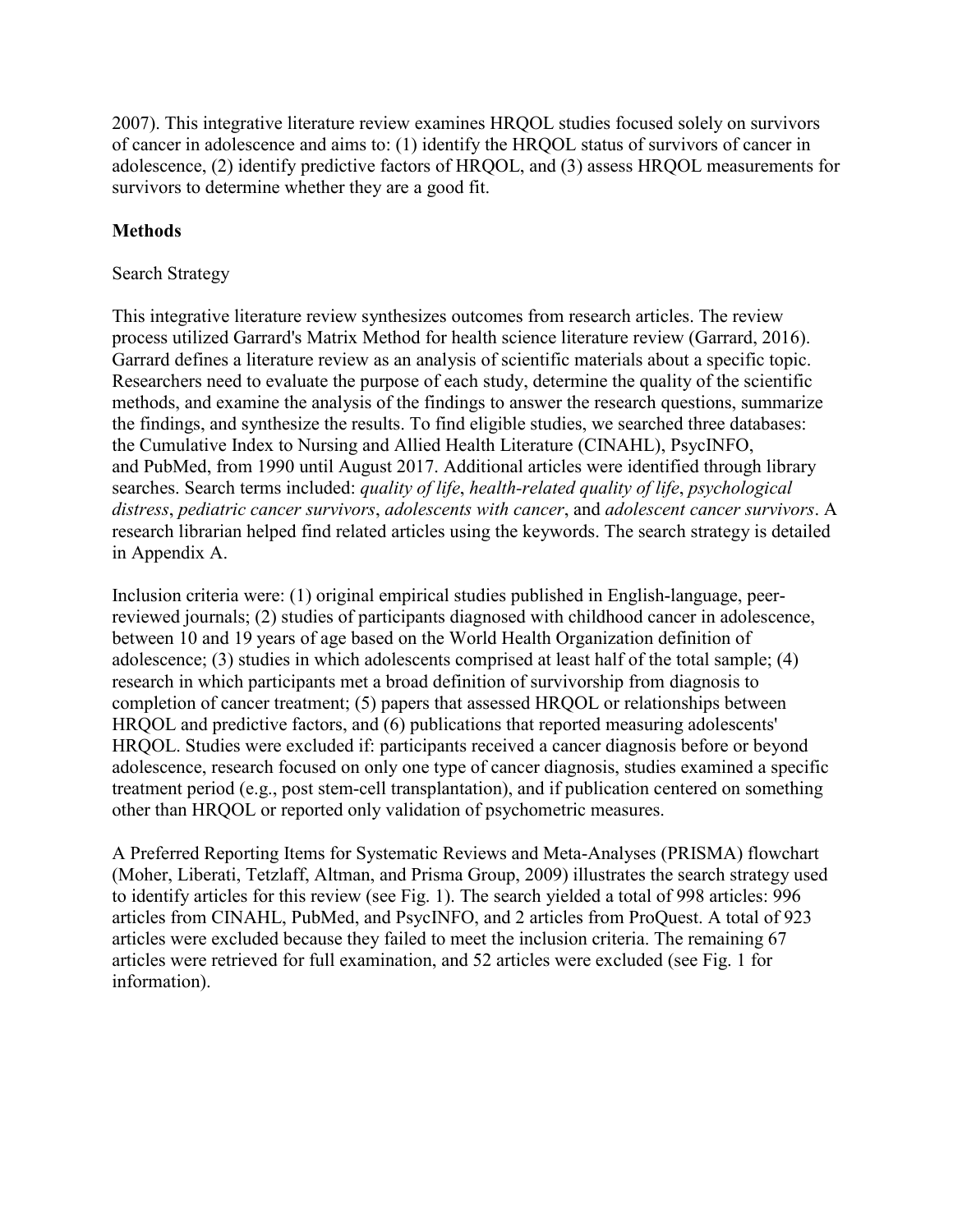

**Figure 1.** The Preferred Reporting Items for Systematic Reviews and Meta-Analyses (PRISMA) Flow Diagram of the studies retrieved and selection process.

## **Results**

Table 1 provides a summary of the 15 articles included in this integrative review study. The majority of articles concerned survivors diagnosed with cancer in adolescence, but two studies covered a broader age range (13–45 years) because they dealt with long-term survivors and adolescent comprised at least half of the sample (Maunsell et al., 2006; Nolan et al., 2014). Fourteen articles used quantitative methods, and only one study used qualitative methods (Yeh, 2001). Of the studies using a quantitative method, nine used a cross-sectional design (Arpawong, Oland, Milam, Ruccione, & Meeske, 2013; Barakat, Marmer, & Schwartz, 2010; Bitsko, Stern, Dillon, Russell, & Laver, 2008; Gordijn et al., 2013; Mannix, Feldman, & Moody, 2009; Maunsell et al., 2006; Maurice-Stam, Oort, Last, & Grootenhuis, 2009; Nolan et al., 2014; Yeh, 2001) and six used a longitudinal design (Ander et al., 2016; Jörngården, Mattsson, & von Essen, 2007; Larsson, Mattsson, & von Essen, 2010; Ruccione, Lu, & Meeske, 2013; Spangler, 2009; Vlachioti et al., 2016). Three of the studies were guided by a theoretical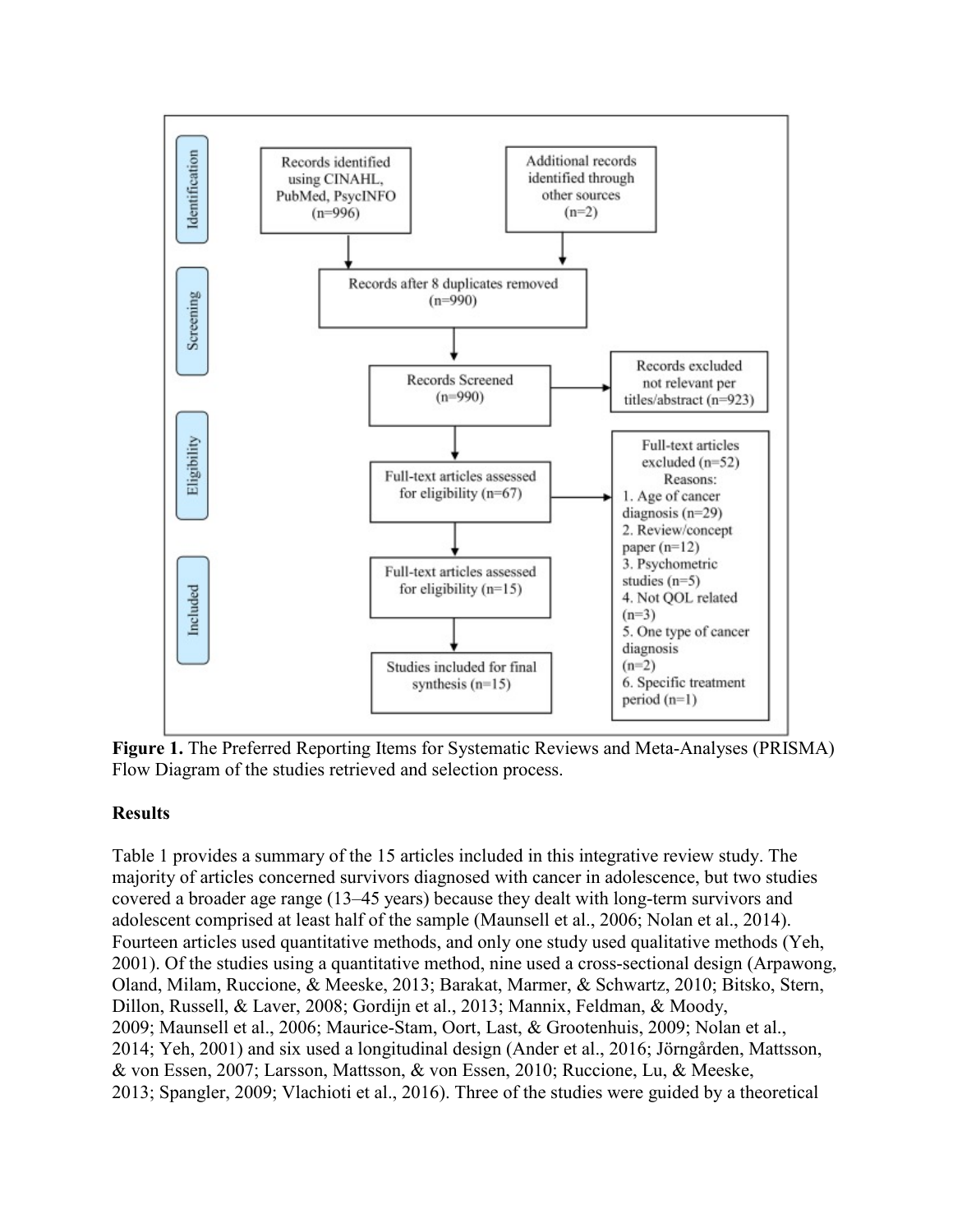perspective: Roy's adaptation model (Yeh, 2001), an integrative framework from the Pediatric Medical Traumatic Stress Model and the Adolescent Resilience Model (Ruccione et al., 2013), and the Wilson & Cleary and Wallander & Varni models (Maurice-Stam et al., 2009). Two studies (Maurice-Stam et al., 2009; Ruccione et al., 2013) used theory to identify factors related to HRQOL. Yeh (2001) applied Roy's adaptation model to determine whether the HRQOL construct included *focal and contextual stimuli*, a *physiologic mode*, and a *self-concept* mode.

Overall, the selected studies used instruments previously validated in studies of adolescent cancer. Detailed information about the internal consistency reliability of the instruments is listed in Table 1. Among the studies reviewed, the SF-36 (Ware, Kosinski, & Keller, 1994) was the most often used measurement of HRQOL (Ander et al., 2016; Jörngården et al., 2007; Larsson et al., 2010; Mannix et al., 2009; Maunsell et al., 2006). The PedsQLGeneric Core Scale (Varni, Seid, & Kurtin, 2001) was used twice (Arpawong et al., 2013; Spangler, 2009). The older version, the PedsQL inventory (Varni, Seid, & Rode, 1999), was used once (Barakat et al., 2010). The Peds QL Generic Core Scale (Varni et al., 2001), the Peds QL Cancer Module (Varni, Burwinkle, Katz, Meeske, & Dickinson, 2002), and the Minneapolis-Manchester Quality of Life Instrument (MMOL) (Bhatia et al., 2002) were used in one study (Vlachioti et al., 2016). The QOL for Children with Cancer questionnaires, based on qualitative study results (Yeh, 2001), was also used in one.

Five factors relevant to this review emerged: (1) HRQOL status, (2) risk factors, (3) protective factors, (4) mediating factors, and (5) current measurements of adolescent HRQOL.

### HRQOL Status

Overall, the majority of adolescents and long-term survivors of cancer in adolescence reported physical and psychological summary HRQOL scores similar to those of healthy control groups (Ander et al., 2016; Gordijn et al., 2013; Mannix et al., 2009; Maunsell et al., 2006; Ruccione et al., 2013). In three studies, survivors showed a higher psychological summary score as well as higher social and emotional functioning scores than healthy control groups (Gordijn et al., 2013; Jörngården et al., 2007; Larsson et al., 2010).

#### Risk Factors

Risk factors for poor HRQOL among survivors of cancer in adolescence are related to the type of cancer, type of treatment, chronic symptoms, late effects, and patient demographics including: age, gender, education, and household income. A lower income (less than \$20,000) was negatively associated with low physical HRQOL (Nolan et al., 2014). Also, a high school education was associated with decreasing physical and mental HRQOL compared to survivors who had obtained a college degree (Nolan et al., 2014). Interestingly, time since diagnosis was both a risk and a protective factor for HRQOL. For example, survivors with a shorter time since diagnosis (two years or less) reported lower HRQOL (Jörngården et al., 2007; Larsson et al., 2010), but survivors with a longer time since diagnosis (more than two to four years) reported similar or higher HRQOL than control groups (Bitsko et al., 2008; Gordijn et al., 2013; Jörngården et al., 2007; Larsson et al., 2010; Mannix et al., 2009; Maunsell et al., 2006; Maurice-Stam et al., 2009; Nolan et al., 2014; Ruccione et al., 2013).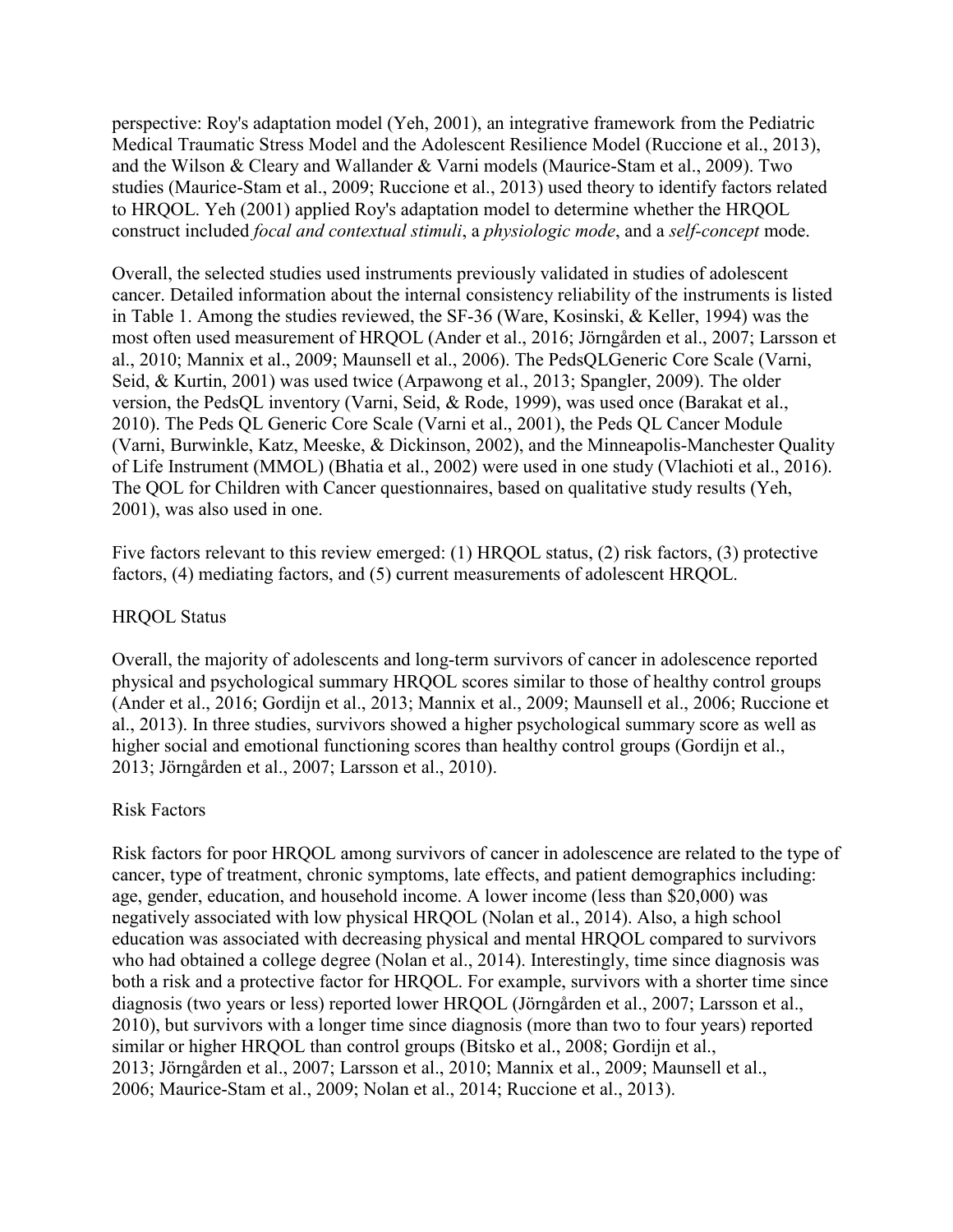| Table 1. Summary of studies on health-related quality of life in survivors of childhood cancer that occurred during adolescence |
|---------------------------------------------------------------------------------------------------------------------------------|
| $(N = 15)$ .                                                                                                                    |

|   | Study (year). Design                     |                                                  |                                                    | Sample size (n) Time since diagnosis Measurements                                         |                                                                                                                                                                                           | <b>Purpose</b>                                                                                                                                                                          | <b>Major findings</b>                                                                                                                                                                                                                                                                                                                                                       |
|---|------------------------------------------|--------------------------------------------------|----------------------------------------------------|-------------------------------------------------------------------------------------------|-------------------------------------------------------------------------------------------------------------------------------------------------------------------------------------------|-----------------------------------------------------------------------------------------------------------------------------------------------------------------------------------------|-----------------------------------------------------------------------------------------------------------------------------------------------------------------------------------------------------------------------------------------------------------------------------------------------------------------------------------------------------------------------------|
|   | Country                                  |                                                  | age range,<br>$M \pm SD$ )                         | (mean)                                                                                    |                                                                                                                                                                                           |                                                                                                                                                                                         |                                                                                                                                                                                                                                                                                                                                                                             |
|   | Arpawong et<br>al. (2013).<br><b>USA</b> | cross-<br>sectional                              | Quantitative, $n = 94 (11-21,$<br>$12.3 \pm 3.1$ ) | Within 6 months (m)<br>completing cancer<br>treatment $(tx)$                              | Scales-Adolescent and<br>young adult self-report:<br>Cronbach's<br>$\alpha$ = 0.89 (physical)<br>$\alpha$ = 0.87(Psychosocial)                                                            | Peds QL 4.0 Generic Core To delineate the relationship<br>between optimism and<br>Health-related quality of life<br>(HRQOL) and quality of life<br>(QOL) in adolescents with<br>cancer. | The majority of participants reported positive<br>changes as a result of their cancer experience.<br>· Posttraumatic growth (PTG) was significantly<br>lower among survivors of bone tumors (vs.<br>survivors of other cancers) and Hispanic survivors<br>who primarily spoke English at home (vs. Hispanics<br>who primarily spoke Spanish at home and non-<br>Hispanics). |
|   | Barakat et al.<br>$(2010)$ . USA         | Ouantitative, $n = 102$<br>cross-<br>sectional   | $(13-19,$<br>$15.8 \pm 1.8$ )                      | 20 <sub>m</sub>                                                                           | PedsQL 4.0 Generic Core<br>Scales:<br>Cronbach's<br>$\alpha$ = 0.91 (Overall)<br>$\alpha$ = 0.82 (Physical)<br>$\alpha$ = 0.88(Psychosocial)                                              | To evaluate the relative<br>contribution of treatment<br>intensity, family socio-<br>demographic risk, and family<br>resources to HRQOL.                                                | • Teens' and parents' report of teens' physical QOL<br>and psycho-social QOL indicated impairment.<br>• Teen-report QOL: Better family functioning (e.g.,<br>clearer family roles and responsibilities) predicted<br>better physical QOL.                                                                                                                                   |
| 3 | Ander et al.<br>(2016).<br>Sweden        | Quantitative, $n = 61$<br>longitudinal $(13-19)$ |                                                    | T1 to T8<br>$(6 \text{ m}, 12 \text{ m}, 18 \text{ m}, 2)$<br>yr, 3 yr, 4 yr, & 10<br>yr) | The Medical Outcomes<br>Short Form-36 (SF-36):<br>Without mentioning<br>reliability. SF-36 is valid<br>and reliable for use with<br>survivors of childhood<br>cancer in previous studies. | To investigate the<br>development of HRQOL and<br>symptoms of anxiety and<br>depression                                                                                                 | • HRQOL mental summary did not change from 2 to<br>10 years after dx. The SF-36 physical summary<br>showed an increase from 2 years after dx which<br>declined overtime.<br>• Increasing HROL and a decreasing level of<br>depression and anxiety continued up to 4 years after<br>dx.<br>• After 10 years cancer dx, 29% survivors reported<br>anxiety.                    |
|   | Bitsko et al.<br>(2008). USA             | Quantitative, $n = 50$<br>cross-<br>sectional    | $(10-21, 20.2, no$<br>SD)                          | Time since $dx$ (5 yr 6)<br>$m \pm 29.4$ m)<br>Time since $tx(4 yr 9$<br>$m \pm 30.5$ m)  | PedsQL4.0: Cronbach's<br>$\alpha$ = 0.95                                                                                                                                                  | and time perspective mediate survivors' QOL.<br>the relationship between<br>gender and treatment<br>intensity in the HRQOL<br>outcomes and depressive<br>symptoms                       | To investigate how happiness • Treatment intensity was negatively associated with<br>· Subjective happiness to the model significantly<br>reduced the relationship between treatment intensity<br>and survivor QOL.<br>• Happiness significantly mediated the relationship<br>between gender and treatment intensity with QOL.                                              |
| 5 | Gordijn et al.<br>(2013).<br>Netherlands | Quantitative,<br>cross-<br>sectional             | $n = 62$<br>$(5-17, 9.7 \pm 3.2)$                  | 3 yrs                                                                                     | Health Questionnaire<br>(CHQ):<br>Cronbach's $\alpha$ = 0.80                                                                                                                              | Dutch version of the Child To determine sleep, fatigue,<br>depression, and QOL in<br>survivors of childhood Acute<br>Lymphoblastic Leukemia                                             | Parents rated the acute lymphoblastic leukemia<br>survivors as having poorer physical QOL than the<br>norm.                                                                                                                                                                                                                                                                 |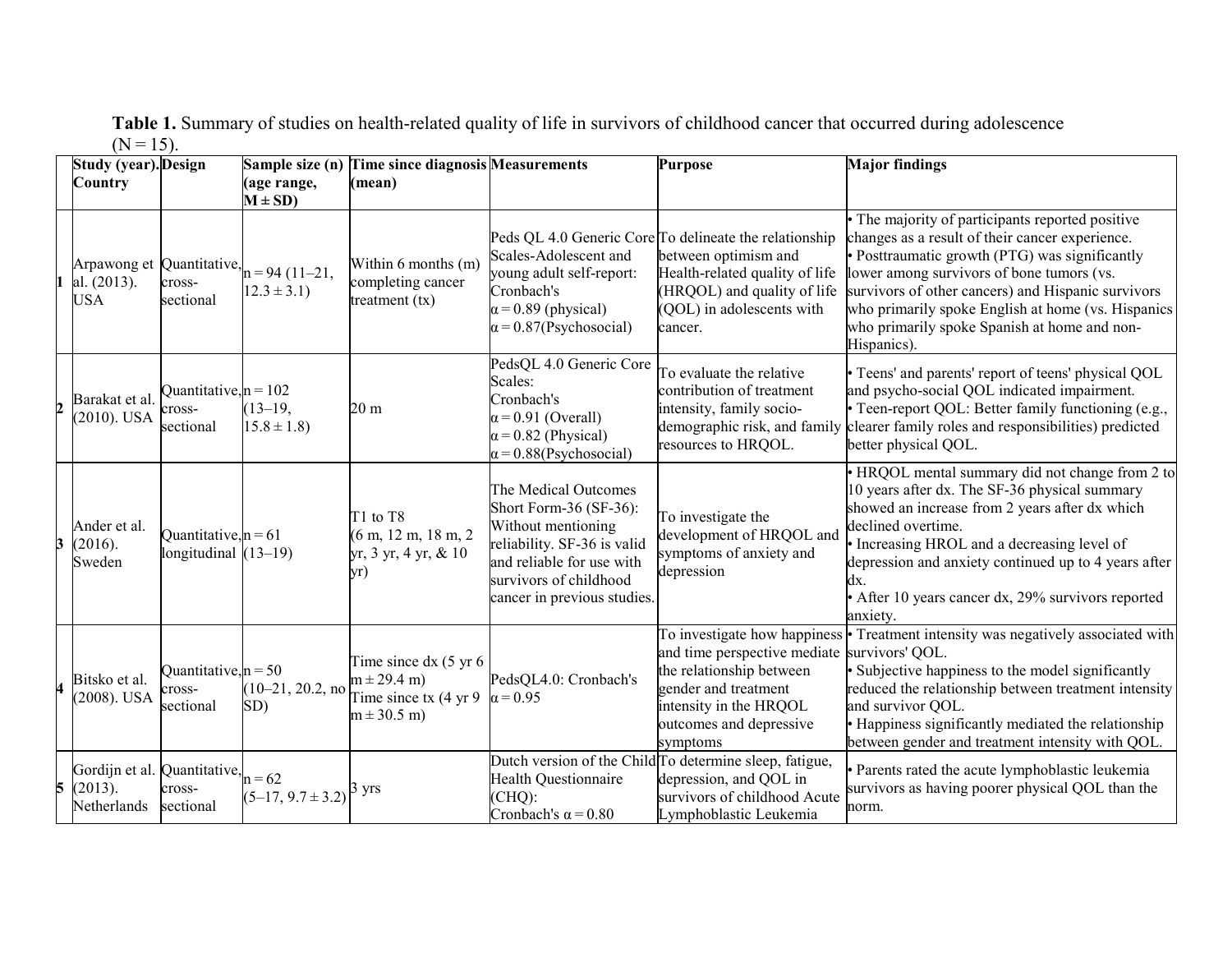|   | <b>Study (year). Design</b>            |                                                 |                                         | Sample size (n) Time since diagnosis Measurements                                                   |                                                                                                                            | <b>Purpose</b>                                                                                                              | <b>Major findings</b>                                                                                                                                                                                                                                                                                                                                                                                                                                                                                                    |
|---|----------------------------------------|-------------------------------------------------|-----------------------------------------|-----------------------------------------------------------------------------------------------------|----------------------------------------------------------------------------------------------------------------------------|-----------------------------------------------------------------------------------------------------------------------------|--------------------------------------------------------------------------------------------------------------------------------------------------------------------------------------------------------------------------------------------------------------------------------------------------------------------------------------------------------------------------------------------------------------------------------------------------------------------------------------------------------------------------|
|   | Country                                |                                                 | (age range,<br>$M \pm SD$ )             | (mean)                                                                                              |                                                                                                                            |                                                                                                                             |                                                                                                                                                                                                                                                                                                                                                                                                                                                                                                                          |
|   |                                        |                                                 |                                         |                                                                                                     |                                                                                                                            | compared to Dutch norm<br>references                                                                                        | Acute lymphoblastic leukemia survivors reported<br>better psychosocial QOL compared to the Dutch<br>norm.<br>· Female acute lymphoblastic leukemia survivors<br>reported fewer depressive symptoms compared to<br>the Dutch Norm.                                                                                                                                                                                                                                                                                        |
| 6 | Jörngården et<br>al. (2007).<br>Sweden | Quantitative, $n = 56$                          | longitudinal $(13-19, 15.7)$            | T1:After dx,<br>T2:6 m,<br>$T3:12 \; m,$<br>T4:18 m after dx.                                       | SF-36: Without<br>mentioning reliability. SF<br>36 is valid and reliable for<br>use with survivors of<br>childhood cancer. | HRQOL, anxiety and<br>depression of a group of<br>from those of a reference<br>group.                                       | • A steady increase in psychological well-being<br>To investigate if and how the from the time of dx, when the cancer patients'<br>ratings were significantly worse than those of the<br>general population.<br>adolescents with cancer differ • 1.5 yrs after cancer dx, the differences were<br>reversed, with the cancer group reporting<br>significantly better HRQOL and lower levels of<br>anxiety and depression than the reference group.                                                                        |
| 7 | Larsson et al.<br>(2010).<br>Sweden    | Quantitative,<br>longitudinal                   | $n = 61$<br>$(13-19,$<br>$15.5 \pm 1.7$ | T1:After dx,<br>T2:6 m,<br>$T3:12 \; m,$<br>T4:18 m,<br>T5:24 m,<br>T6:36 m,<br>$T7:48$ m after dx. | SF-36: Cronbach's<br>$\alpha$ = 0.68–0.72 (mental<br>health) $\&$<br>$\alpha$ = 0.68–0.90 (vitality)                       | To investigate aspects of<br>QOL, anxiety, and depression<br>of cancer during adolescence<br>up to 4 years after diagnosis. | • The means differ over time $(T1-T7)$ for all<br>variables for the total cancer group, illustrating<br>increasing improvement in QOL and decreasing<br>levels of anxiety and depression.<br>• At T1 and T2, the cancer group reported lower<br>levels of mental health and vitality and a higher<br>level of depression than the references.<br>• At T3, there was no difference between the groups.<br>From T4 to T7, the cancer group reported lower<br>levels of anxiety and depression than the reference<br>group. |
| 8 | Mannix et al.<br>2009). USA            | Quantitative, $n = 23$<br>cross-<br>sectional   | $(13 - 21,$<br>$16.1 \pm 2.5$           | 13 <sub>m</sub>                                                                                     | SF-36: Cronbach's<br>$\alpha$ = 0.72                                                                                       | To delineate the relationship<br>between optimism and<br>HRQOL in adolescent with<br>cancer.                                | The mean of optimism score: 17.2, quite high.<br>QOL total score (72.3) was similar to the norms<br>for teens with cancer.<br>Optimism was correlated with less pain and fewer<br>problems with communication and the total QOL<br>score.<br>• The longest time since diagnosis was associated<br>with the highest reported levels of physical<br>functioning.                                                                                                                                                           |
| 9 | Maunsell et<br>al. (2006).<br>Canada   | Quantitative, $n = 1334$<br>cross-<br>sectional | $(13 - 37,$<br>$23.0 \pm 5.2$           | Cancer $dx > 20$ age,<br>survived $>5$ yrs                                                          | SF-36: no mentioned<br>Cronbach's $\alpha$                                                                                 | To assess the long-term<br>effects of having had cancer<br>during childhood/adolescence                                     | Fewer survivors $(62.1\%)$ than controls $(71.1\%)$<br>reported very good or excellent general health.                                                                                                                                                                                                                                                                                                                                                                                                                   |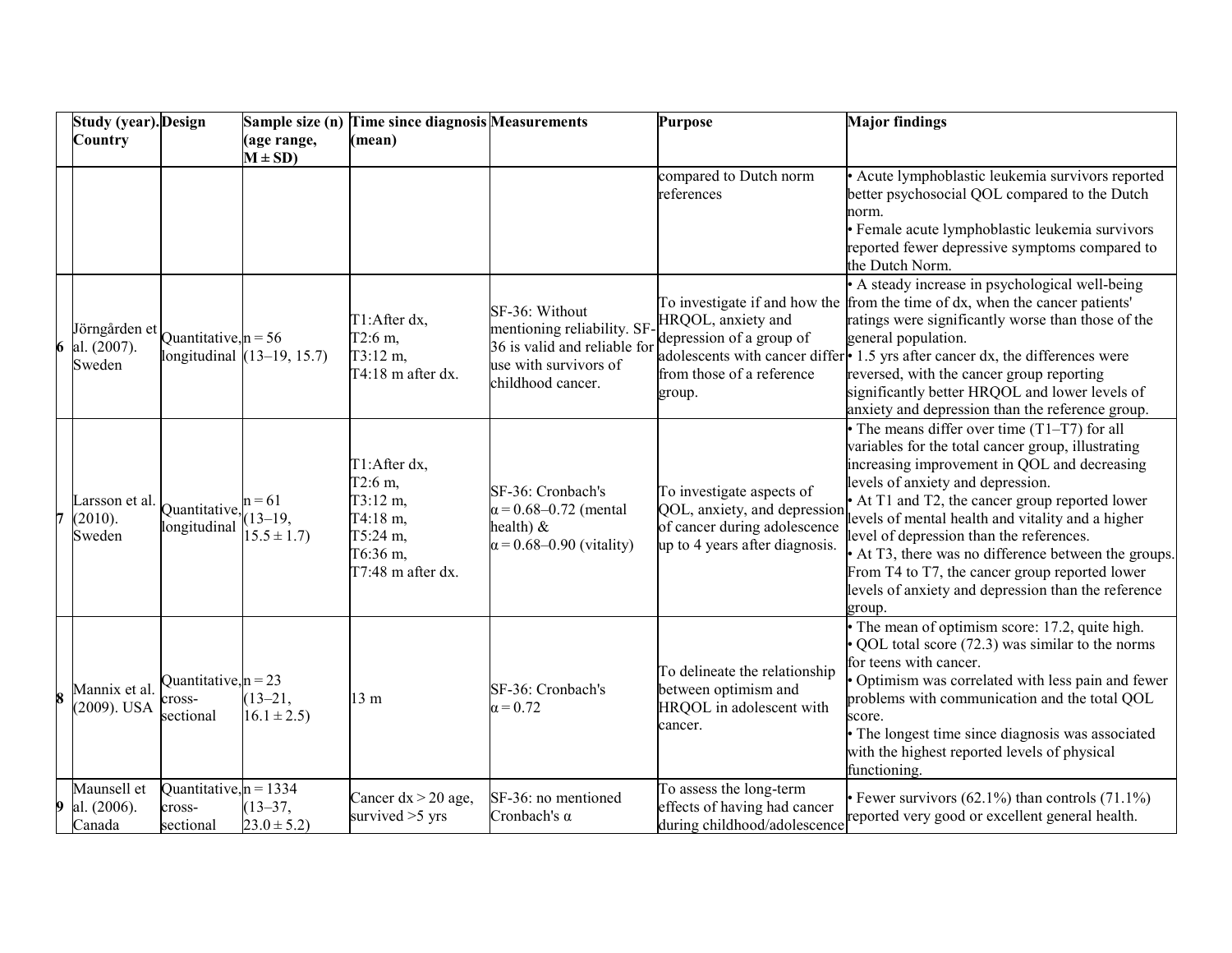|    | <b>Study (year). Design</b>                       |                                                 |                                            | Sample size (n) Time since diagnosis Measurements |                                                                                                                                                                                       | <b>Purpose</b>                                                                                                                                                                                                                               | <b>Major findings</b>                                                                                                                                                                                                                                                                                                                                                                                                                          |
|----|---------------------------------------------------|-------------------------------------------------|--------------------------------------------|---------------------------------------------------|---------------------------------------------------------------------------------------------------------------------------------------------------------------------------------------|----------------------------------------------------------------------------------------------------------------------------------------------------------------------------------------------------------------------------------------------|------------------------------------------------------------------------------------------------------------------------------------------------------------------------------------------------------------------------------------------------------------------------------------------------------------------------------------------------------------------------------------------------------------------------------------------------|
|    | Country                                           |                                                 | (age range,<br>$M \pm SD$ )                | (mean)                                            |                                                                                                                                                                                       |                                                                                                                                                                                                                                              |                                                                                                                                                                                                                                                                                                                                                                                                                                                |
|    |                                                   |                                                 |                                            |                                                   |                                                                                                                                                                                       | on several indicators of QOL<br>by comparing survivors with<br>controls who have never had<br>cancer                                                                                                                                         | • Having had CNS or bone cancer, more than one<br>treatment series, and 2 organs with a dysfunction<br>were independently associated with poorer QOL in<br>the physical dimensions.<br>• Female survivors had poorer outcomes than male<br>survivors.                                                                                                                                                                                          |
| 10 | Maurice-<br>Stam et al.<br>(2009).<br>Netherlands | Quantitative, $n = 353$<br>cross-<br>sectional  | $(18 - 30,$<br>$24.3 \pm 4.0$              | $17$ yrs                                          | RAND-36, the Dutch<br>version of SF-36: The<br>validity and reliability of<br>the RAND scales are<br>satisfactory based on the<br>original measurement:<br>Cronbach's $\alpha$ = 0.90 | survivors' HRQOL, using a<br>theoretical model in which<br>demographic and medical<br>characteristics explain<br>HRQOL mediated by course<br>of life, coping and social<br>support                                                           | To examine factors that affect Being female had a negative impact on HRQOL.<br>· Patients with brain tumors had worse HRQOL<br>than survivors of leukemia/lymphoma.<br>• Those treated with chemotherapy, radiation<br>therapy (RT) or without RT reported worse HRQOL<br>than those treated with surgery only.<br>· Both disease-related and generic coping strategies<br>affected HRQOL.                                                     |
|    | Nolan et al.<br>$(2014)$ . USA                    | Quantitative, $n = 2064$<br>cross-<br>sectional | $(25 - 45,$<br>$37.2 \pm 5.0$              | No mentioned (pts<br>were long-term<br>survivors) | SF-36: no mentioned<br>Cronbach's $\alpha$                                                                                                                                            | To test whether<br>sociodemographic<br>characteristics, disfigurement<br>is associated with an<br>increased risk of reporting<br>poorer HRQOL.                                                                                               | · Disfigurement of the head/neck and limb and<br>race/ethnicity were associated with poorer mental<br>health outcomes.<br>· Sex, education, household income, current age,<br>obesity, head/neck or limb disfigurement, and<br>exposure to alkylating agents and/or radiation to the<br>pelvis as associated with poor physical HRQOL.                                                                                                         |
|    | Ruccione et<br>12al. (2013).<br><b>USA</b>        | Quantitative,<br>longitudinal                   | $n = 102$<br>$(11-21,$<br>$14.8 \pm 2.7$ ) | Within 6 m of<br>completing tx                    | PedsQL 4.0 Generic Core<br>Scales Young and<br>adolescent and Young<br>Adult Self-Report:<br>Cronbach's $\alpha$ = 0.89<br>(physical),<br>$\alpha$ = 0.87(psychosocial)               | To assess adolescent cancer<br>survivors' psychosocial<br>HRQOL within 6 months<br>after treatment completion<br>and to evaluate the<br>relationships among<br>demographic and clinical<br>factor, coping skills, and<br>psychosocial HRQOL. | The mean PedsQL psychosocial functioning<br>summary score was 76.9 (good). But 18% of<br>participants whose PedsQL psychosocial<br>functioning scores were equal or less than the mean<br>of norm.<br>· Pain, fatigue, depression, and posttraumatic stress<br>were associated with lower psychosocial<br>functioning scores. Higher self-rated physical<br>functioning scores were associated with higher<br>psychosocial functioning scores. |
|    | $13$ Spangler<br>(2009). USA                      | Quantitative,<br>longitudinal                   | $n = 94$<br>$(11-21,$<br>$14.8 \pm 2.7$ )  | Age at dx:<br>$12.83 \pm 3.14$                    | PedsQL Generic Core<br>Scale: Cronbach's<br>$\alpha$ = 0.92 (physical),<br>$\alpha$ = 0.87(psychosocial)                                                                              | To investigate the<br>relationship between the<br>and QOL.                                                                                                                                                                                   | Global social support was found to be significantly<br>correlated with Psychosocial QOL but not with<br>Physical QOL<br>overall level of social support • The direct effects of cancer and its treatment may<br>play a more significant role in contributing to<br>Physical QOL than does social support.                                                                                                                                      |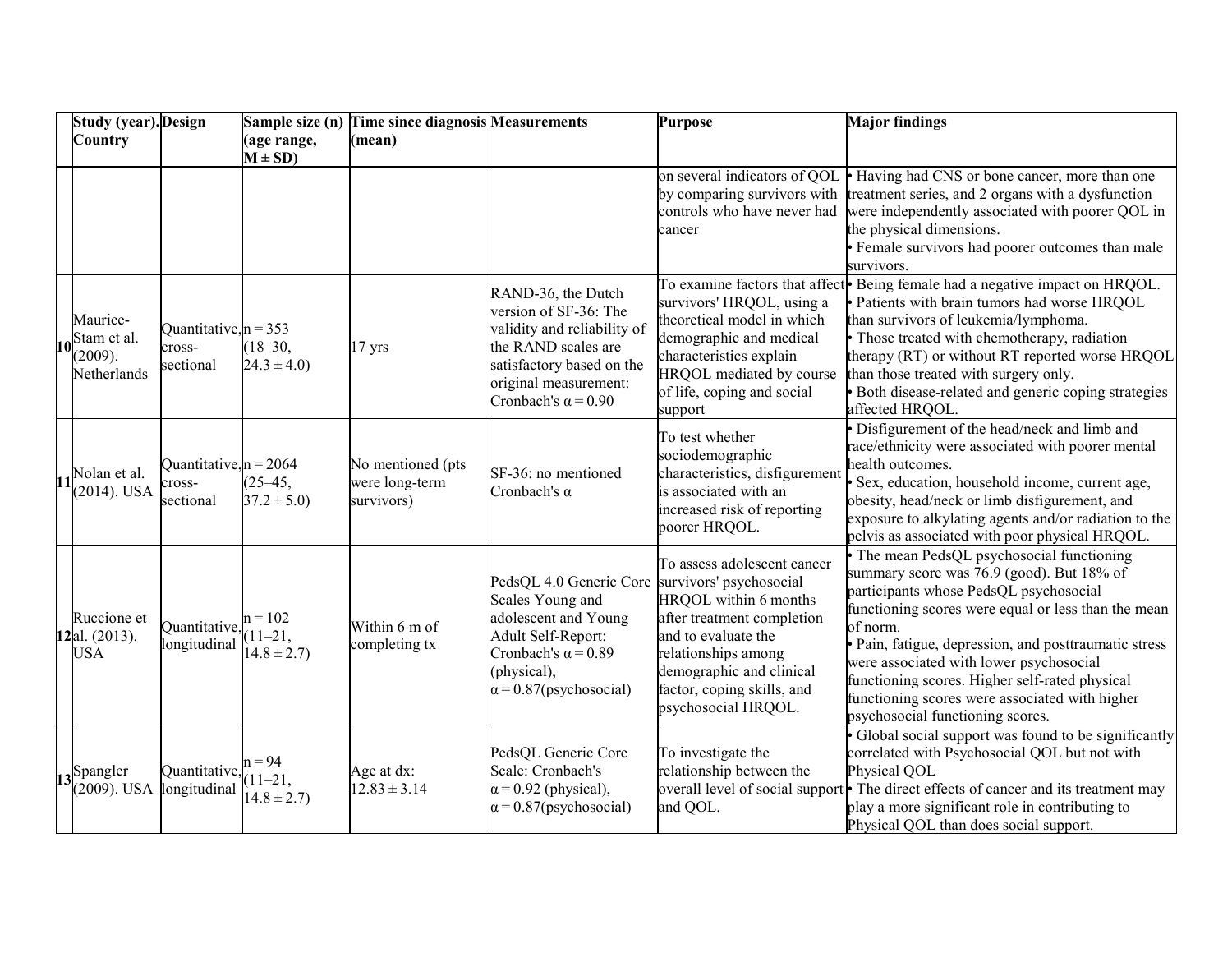| <b>Study (year).</b> Design             |                                     | Sample size (n)                             | <b>Time since diagnosis Measurements</b>                                                                                                                |                                                                                                                                                                                                                         | <b>Purpose</b>                                                                                                                                                             | <b>Major findings</b>                                                                                                                                                                                                                                                                                                                                                                                                                                                                                                                                                                                                                                                                                                |
|-----------------------------------------|-------------------------------------|---------------------------------------------|---------------------------------------------------------------------------------------------------------------------------------------------------------|-------------------------------------------------------------------------------------------------------------------------------------------------------------------------------------------------------------------------|----------------------------------------------------------------------------------------------------------------------------------------------------------------------------|----------------------------------------------------------------------------------------------------------------------------------------------------------------------------------------------------------------------------------------------------------------------------------------------------------------------------------------------------------------------------------------------------------------------------------------------------------------------------------------------------------------------------------------------------------------------------------------------------------------------------------------------------------------------------------------------------------------------|
| Country                                 |                                     | (age range,<br>$M \pm SD$                   | (mean)                                                                                                                                                  |                                                                                                                                                                                                                         |                                                                                                                                                                            |                                                                                                                                                                                                                                                                                                                                                                                                                                                                                                                                                                                                                                                                                                                      |
|                                         |                                     |                                             |                                                                                                                                                         |                                                                                                                                                                                                                         |                                                                                                                                                                            | Close friends were a source of perceived social<br>support that contributed significantly to the<br>prediction of Physical QOL.                                                                                                                                                                                                                                                                                                                                                                                                                                                                                                                                                                                      |
| Yeh (2001).<br>[aiwan                   | Qualitative,<br>cross-<br>sectional | $n = 34$                                    | From newly<br>$(4-17, 11.4 \pm 3.9)$ diagnosed to terminal<br>stage                                                                                     | <b>OOL</b> for Children with<br>Cancer (QOLCC): the<br>instrument demonstrated<br>good construct validity in<br>previous study of<br>Taiwanese children with<br>cancer.<br>Cronbach's $\alpha$ = 0.55–0.83              | To undertake to establish a<br>conceptual framework for<br>adaptation of Taiwanese<br>children with cancer.                                                                | Age and physical maturity have a significant<br>impact on adaptation.<br>· Physiologic and psychological aspects were<br>interdependent parts of participant response while<br>undergoing cancer treatment.<br>· (Physiological QOL) Adolescents older than<br>12 years old accept intrusive procedures passively<br>and kept their anger.<br>• (Physiological QOL) Distressing symptoms<br>reported, including oral and anal ulcers, vomiting<br>and nausea.<br>· (Role QOL) Adolescents were more likely to<br>attach to peers and were concerned about their peers'<br>thoughts about them.                                                                                                                       |
| Vlachioti et<br>15al. (2016).<br>Greece | Quantitative,<br>longitudinal       | $n = 82$<br>$(13 - 20,$<br>$15.3 \pm 1.7$ ) | Based on types of<br>cancer<br>T1: beginning of the<br>tx<br>T2: middle of $tx(3)$<br>$m-12$ m from T1)<br>T3: completion of tx<br>$(6 m-24 m from T1)$ | The Minneapolis-<br>Manchester Quality of<br>Life instrument: Many<br>studies have checked<br>validity and reliability of<br>the Minneapolis-<br>Manchester QoL<br>questionnaire. Cronbach's cancer.<br>$\alpha = 0.78$ | To evaluate the QOL of<br>adolescents with cancer<br>including various types of<br>cancer and in all phases of<br>their treatment and adolescent<br>survivors of childhood | • The QOL is comparable to healthy adolescents in<br>the community.<br>Types of cancer, the chemotherapeutic treatment<br>with strong cytotoxic drugs were negatively<br>correlated with QOL.<br>· The QOL of adolescent patients did not<br>significantly change from during treatment and they<br>showed a satisfactory QOL. Boys scored higher than<br>girls in psychological function and body image.<br>Adolescents with solid tumors reported lower<br>QOL scores compared to their peers who had<br>hematologic cancer.<br>Survivors with brain tumor treated with<br>radiotherapy present a significantly lower level of<br>QOL, having any changes in their physical,<br>emotional, and social functioning. |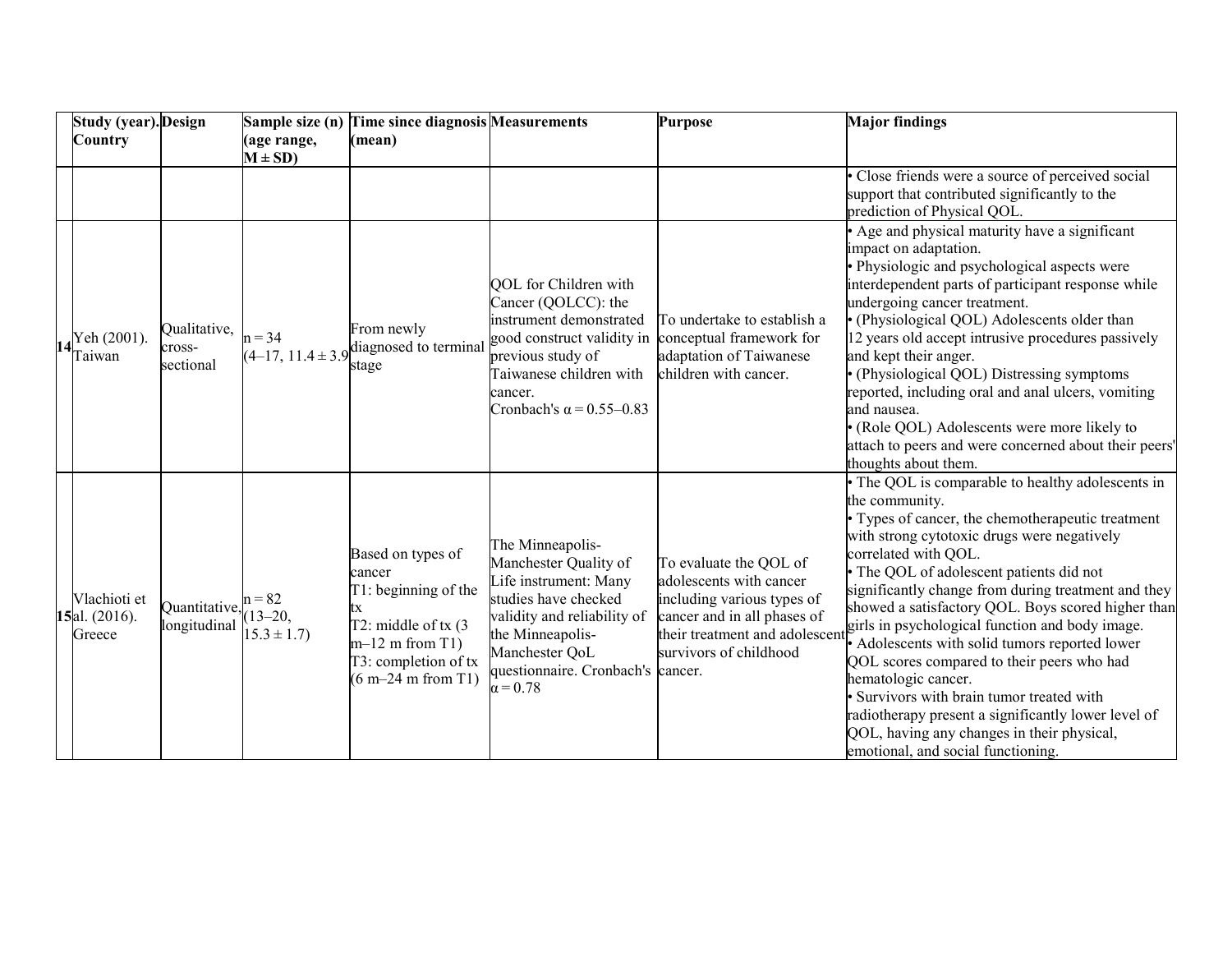Survivors with central nervous system tumors or bone tumors reported poorer physical functioning compared to leukemia or lymphoma survivors (Maunsell et al., 2006; Maurice-Stam et al., 2009; Nolan et al., 2014; Vlachioti et al., 2016). In addition, CNS tumorsurvivors reported poorer psychological functioning than leukemia survivors (Ruccione et al., 2013; Vlachioti et al., 2016). Potential complications from cancer treatment including physical health problems (e.g., endocrine, hormonal, cardiovascular, neurologic, and renal), obesity, disfigurement of the head/neck and limb, and organ dysfunction are also associated with poor physical functioning (Maunsell et al., 2006; Maurice-Stam et al., 2009; Nolan et al., 2014). After cancer treatment, fatigue, generalized pain, depression, posttraumatic stress, and sleep disturbances are factors in lower psychosocial functioning scores associated with HRQOL (Gordijn et al., 2013; Ruccione et al., 2013). Survivors of cancer in adolescence report that QOL improves with time up to four years after their cancer diagnosis (Jörngården et al., 2007; Larsson et al., 2010). In two studies that examined HRQOL from cancer diagnosis to six months after, survivors scored lower on measures of HRQOL than a healthy control group. By 18 months post-diagnosis to four years after, survivors reported higher HRQOL than the healthy controls (Jörngården et al., 2007; Larsson et al., 2010).

When Arpawong et al. (2013) measured HRQOL and post-traumatic growth in these survivors, they found that physical and mental HRQOL mean scores were higher, and there was a positive relationship between HRQOL and post-traumatic growth. Zeltzer et al. (2008) described posttraumatic growth (PTG) as evidence of positive perspectives and more resilience to cope with difficulties after surviving cancer. Another study examined HRQOL in survivors of cancer in adolescence using a longitudinal design (Ander et al., 2016). For two years after a cancer diagnosis, participants' mental health scores gradually increased, but from 2 to 10 years after diagnosis, the mental summary HRQOL gradually decreased (Ander et al., 2016). Vlachioti et al. (2016) conducted a longitudinal study that included adolescent cancer patients and survivors who had completed cancer treatment; both showed satisfactory QOL.

Many studies also report that treatment intensity has a negative impact on adolescent survivors' HRQOL (Bitsko et al., 2008; Vlachioti et al., 2016). Treatment types such as radiation, chemotherapy, and bone marrow transplantation are associated with poorer physical functioning, and subsequently poor HRQOL (Maurice-Stam et al., 2009; Nolan et al., 2014; Ruccione et al., 2013; Vlachioti et al., 2016). With regard to demographic variables, female survivors of childhood cancer that occurred during adolescence report poorer HRQOL (Maurice-Stam et al., 2009; Nolan et al., 2014; Vlachioti et al., 2016). This seems to be true for healthy females, as they also report poorer HRQOL than males (Maunsell et al., 2006). In another study, demographic variables (e.g., gender, age) were not associated with QOL (Barakat et al., 2010). However, in that study, participants had survived only 20 months since cancer diagnosis (Barakat et al., 2010). By comparison, Maunsell's participants had survived for >10 years (Maunsell et al., 2006).

#### Protective Factors

Factors related to higher HRQOL in survivors of cancer in adolescence include age, education level, subjective feelings (e.g., happiness, optimism, self-concept), social support, the use of coping strategies, and family functioning (Bitsko et al., 2008; Mannix et al., 2009; Maurice-Stam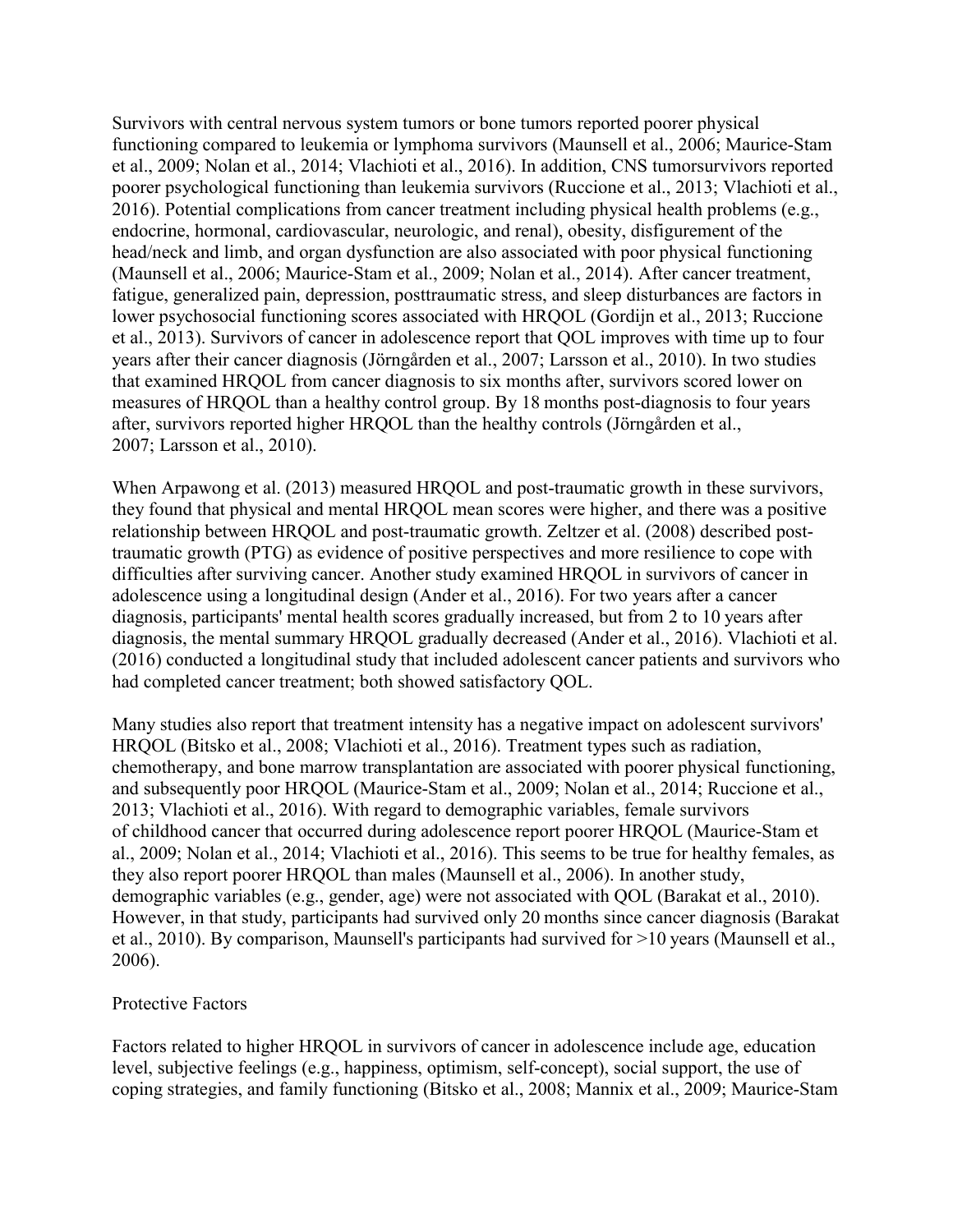et al., 2009; Nolan et al., 2014; Ruccione et al., 2013; Spangler, 2009; Vlachioti et al., 2016; Yeh, 2001). As noted earlier, a longer time since diagnosis (more than two to four years) was found to be associated with higher HRQOL (Ander et al., 2016; Jörngården et al., 2007; Larsson et al., 2010). Survivors ages 18 and older had more positive psychosocial functioning than survivors who were 17 years or younger (Ruccione et al., 2013). Subjective feelings, including happiness and a strong self-concept, were associated with better QOL and fewer depressive symptoms, regardless of cancer treatment (Bitsko et al., 2008). Survivors also reported higher optimism scores, and this was associated with fewer physical symptoms (Mannix et al., 2009). The use of passive coping strategies had a negative impact on physical and mental HRQOL, whereas active coping strategies had a positive effect (Maurice-Stam et al., 2009).

Participants' global social support (sum of social support from family, friends, and healthcare staff) was correlated with better psychosocial QOL, but not physical QOL (Spangler, 2009). In particular, close friends were a source of perceived social support that contributed significantly to the prediction of better physical QOL (Spangler, 2009). Higher family functioning scores and higher parental overprotection scores predicted higher psychosocial QOL in teenagers (Barakat et al., 2010; Vlachioti et al., 2016). In one study, good communication between parent and adolescent during cancer treatment was one of the best predictors of the adolescent's positive HRQOL (Yeh, 2001). Higher physical functioning was linked with higher psychosocial functioning (Ruccione et al., 2013). In three studies, most survivors reported QOL similar to the average scores for the instrument (Arpawong et al., 2013; Mannix et al., 2009; Ruccione et al., 2013). These survivors also reported higher post-traumatic growth (PTG), and this was positively related to psychosocial functioning but negatively related to physical functioning (Arpawong et al., 2013).

### Mediating Factors

Factors mediating the relationship between demographic variables, chronic illness, or symptoms of cancer or treatments and HRQOL included stage of life (e.g., autonomy, psychosexual, and social development), coping, social support, and family functioning (Maurice-Stam et al., 2009; Spangler, 2009). Identifying and understanding mediating variables allows healthcare providers to better understand and facilitate adjustment after cancer diagnosis and treatment (Zebrack & Zeltzer, 2003). Mediating factors may play a significant role in HRQOL, for example, by decreasing post-traumatic stress following diagnosis and treatment for cancer.

Social support did not play a mediating role between medical and demographic variables and the HRQOL of survivors (Maurice-Stam et al., 2009), but having close friends was found to have mediating effects on physical functioning (Spangler, 2009). Cancer and treatment-related variables were found to have about three times as much impact on predicting physical QOL than perceived social support. However, after controlling for the effects of CNS tumor diagnosis and radiation, perceived social support from parents and psychiatrists significantly predicted better psychosocial HRQOL (Spangler, 2009).

#### **Discussion**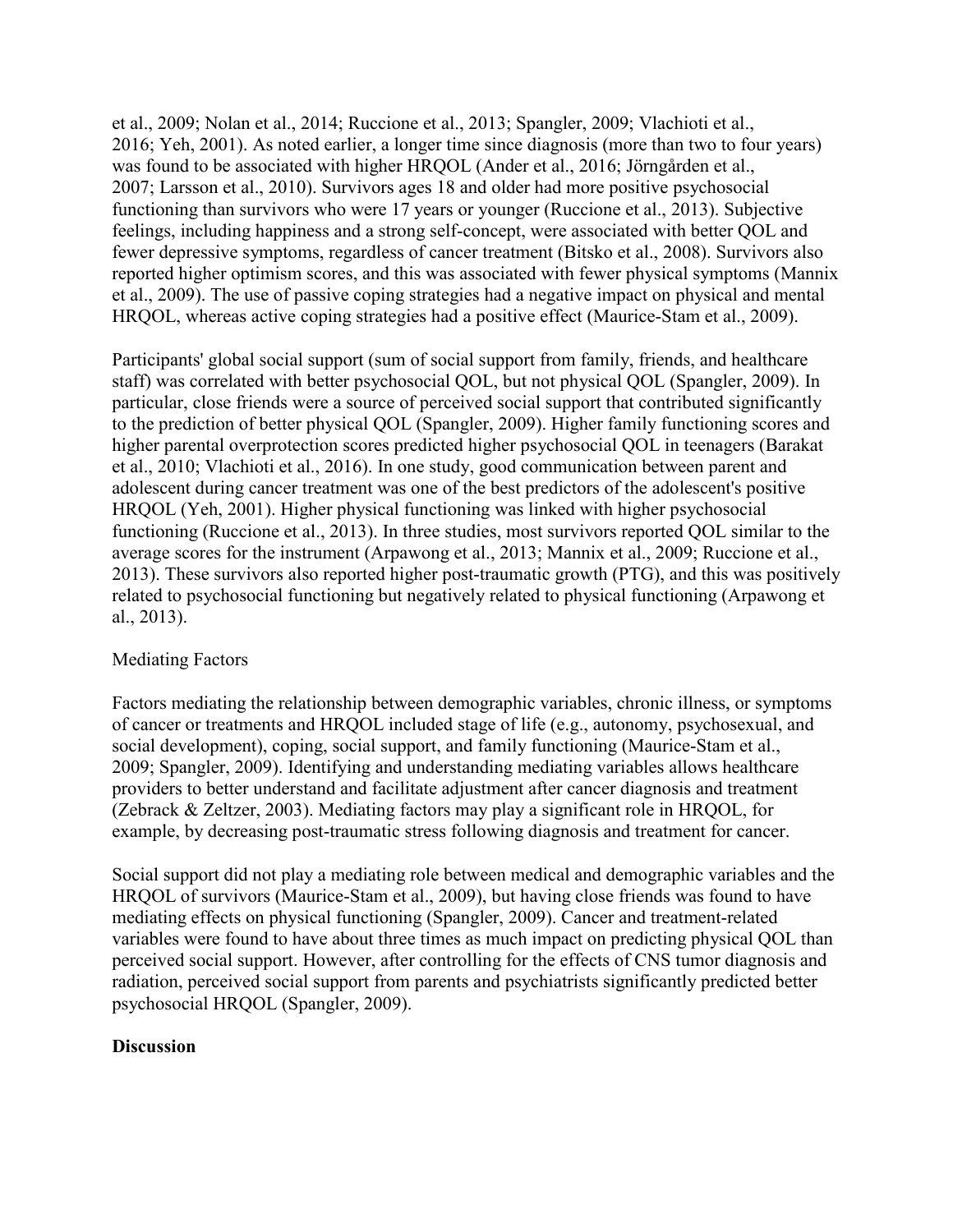This integrative review examined risk and predictive factors related to health-related quality of life among survivors of childhood cancer that occurred during adolescence. This study's findings were compared with results from national data and large datasets that included survivors of childhood cancer. This was done in order to examine for differences in findings based on different survivors' ages since there are few studies about survivors of a childhood cancer that occurred during adolescence. With regard to demographic variables, female survivors of cancer in adolescence reported poorer QOL than male survivors. Our findings support another U.S. study of 271 adolescent cancer survivors (Mort, Salantera, Matomaki, Salmi, & Lahteenmaki, 2011). In other studies of long-term survivors of childhood cancer, other demographic factors associated with HRQOL include employment status (O'Leary, Diller, & Recklitis, 2007) and living alone, which have negative effects on HRQOL (Mort et al., 2011). Positive effects include having more than a high school education, according to the St. Jude Children's Life Time Cohort study, a survey of 1667 survivors of childhood and adolescent cancer (Huang et al., 2013).

Several factors seemed to be protective of better HRQOL including the time passed since cancer diagnosis, social support, and subjective feelings such as happiness or positive self-concept. Survivors report similar or better HRQOL than healthy control groups from six months to four years after a cancer diagnosis and >15 years after a diagnosis (Arpawong et al., 2013; Jörngården et al., 2007; Larsson et al., 2010; Maunsell et al., 2006). Few studies have examined the HRQOL of survivors of cancer in adolescence specifically for the time frame of 5 to 10 years after a diagnosis. One study (Ander et al., 2016) examined HRQOL, anxiety, and depression among adolescent survivors using a longitudinal design. This study followed survivors more than nine years after cancer diagnosis and found that HRQOL was lower than that of the healthy control group (Chan et al., 2014). Thus, assessing distress among survivors and intervening early (within a short time period after cancer diagnosis) may support vulnerable survivors in maintaining their health-related quality of life. Furthermore, more studies of survivors between 5 and 10 years after cancer diagnosis might aid in understanding the unique developmental needs related to HRQOL for survivors of cancer in adolescence.

Several studies have mentioned social support as a protective factor associated with better HRQOL (Spangler, 2009; Vlachioti et al., 2016; Yeh, 2001). Good communication between parents and their sick child (Yeh, 2001) and support from best friends were both predictors of good HRQOL (Spangler, 2009). Social support, however, was a predictor of better psychological HRQOL in childhood cancer survivors except for CNS tumor survivors (Spangler, 2009). There was an exception. Maurice-Stam et al. (2009) employed the Social Support Questionnaire for Transactions (Suurmeijer et al., 1995), which consisted of 41 questions to assess social networks. The researchers did not find a positive relationship between social support and better HRQOL. Their sample size was relatively large  $(n = 353)$ . The Social Support Questionnaire for Transactions measures broad social support of Maurice-Stam et al.'s (2009) study including *social companionship*, *daily emotional support*, *problem-oriented emotional support*, *daily instrumental support*, and *problem-oriented instrumental support*, and this may be different from the social support identified in the reviewed studies that considered family and friends only (Barakat et al., 2010; Spangler, 2009; Yeh, 2001). More research is needed that measures various types of social support to understand the relationship between social support and HRQOL among adolescents.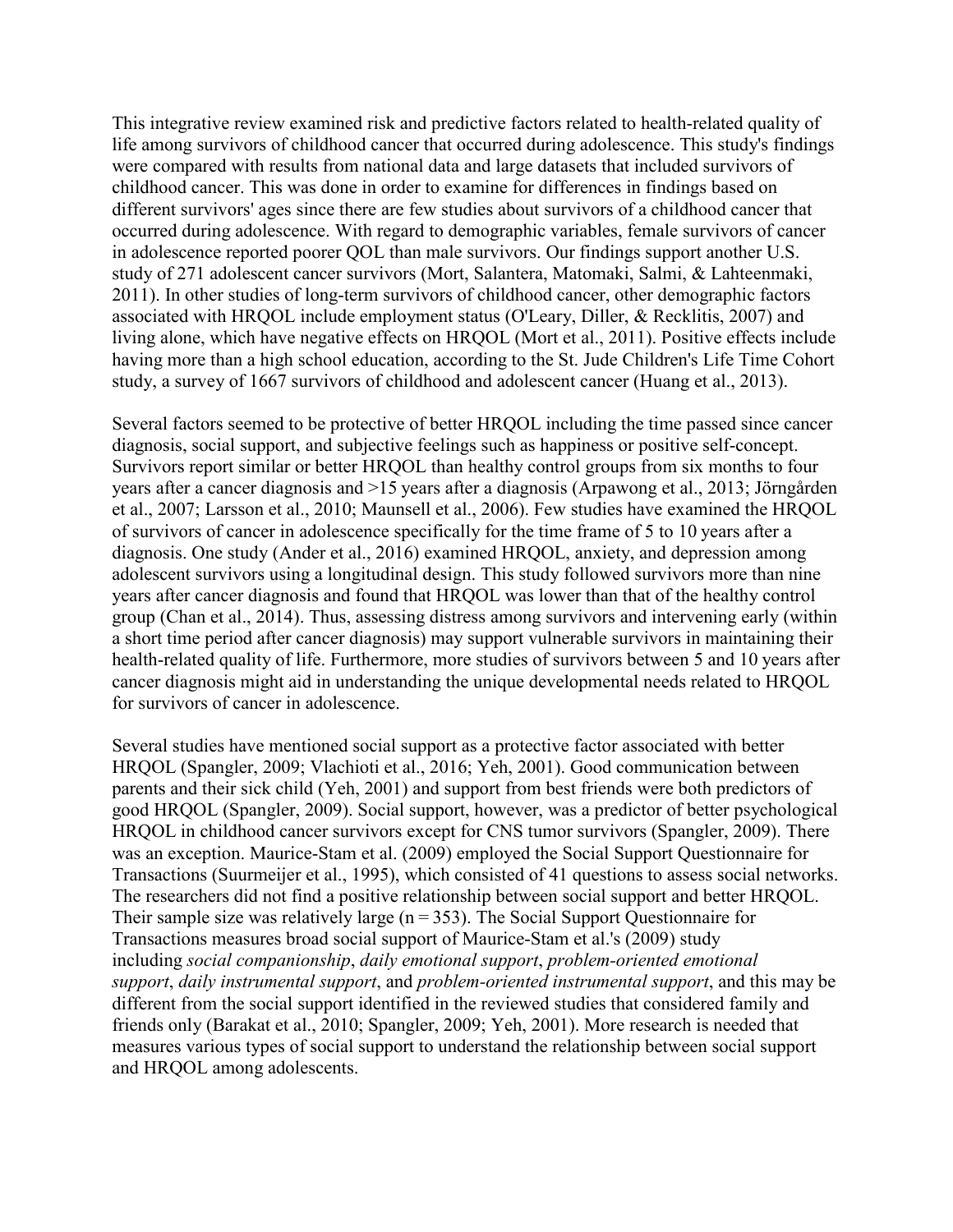In this review, studies indicated that a subjective feeling such as happiness or a positive selfconcept was associated with better HRQOL. This finding corresponds with a number of other studies on survivors of childhood cancer (Mort et al., 2011; Rhee et al., 2014). Feelings of happiness explained as much as 17% of the variance in the psychological portion of HRQOL in survivors of childhood cancer (Mort et al., 2011). Rhee et al. (2014) found that a positive selfconcept had physical and psychological benefits and explained as much as 27% of the variance in the final HRQOL model.

Some survivors of cancer in adolescence had positive perspectives on their cancer experiences and their current HRQOL (Arpawong et al., 2013; Bitsko et al., 2008). Most survivors reported that they had better HRQOL than their healthy siblings. Based on two systematic reviews, most siblings of children with cancer did not report more psychological disorders, but subsets of them reported experiencing post-traumatic distress symptoms, such as anxiety, depression, and poor quality of life (Alderfer et al., 2010). Furthermore, siblings who engage in risky health behaviors exhibit more symptoms of cancer-related posttraumatic (Long et al., 2018). More than 60% of survivors reported positive changes in their perspectives on self and social relationships (Arpawong et al., 2013), high optimism scores (Mannix et al., 2009), and high rates of happiness (Bitsko et al., 2008). Post-traumatic growth has positive effects on psychosocial functioning (Arpawong et al., 2013). Thus, it is important to identify the factors related to cancer survivors' PTG, how the PTG process affects HRQOL, and whether self-reported HRQOL status matches current health status as verified by healthcare providers. Understanding these predictors of HRQOL might allow healthcare providers to detect vulnerable cancer patients and survivors who are at risk for poorer HRQOL later on, and to provide early intervention for them.

Researchers used various instruments to measure HRQOL and included various ages of cancer survivors. Thus, the ability to determine the generalizability of HRQOL measurement findings is limited in our population. Among the 15 studies, the SF-36 (Ware et al., 1994) and the PedsQL Generic Core Scale (Varni et al., 2001) were the most often used measurements. However, two systematic reviews of QOL instruments used with childhood cancer survivors noted that the Pediatric Quality of Life (PedsQL) 3.0 cancer module (Varni et al., 2002) was one of the most often used cancer-specific measurements (Anthony et al., 2014; Eiser, 2007). Eiser suggests that, in general, cancer-specific questionnaires are appropriate to use with cancer patients, but they are more suitable if questions concern the impact of the illness and treatment on the patient's life (Eiser, 2007). Generic measurements such as the SF-36 or PedsQL scale are excellent if the aim is to compare survivors to the average population. Thus, measurements should be chosen based on the research purpose (Anthony et al., 2014; Eiser, 2007). In one study of childhood cancer survivors, QOL was measured using the SF-36 (commonly used in the United States) and the 15D (commonly used in Finland). Results were similar. More research is necessary for measuring the holistic aspects of HRQOL in cancer survivors (Mort et al., 2011).

While most survivors reported good HRQOL scores, some researchers questioned whether the scores were elevated due to measurement issues or response bias (Mort et al., 2011; O'Leary et al., 2007). O'Leary et al. (2007) measured self-deception enhancement (SDE). They found that survivors of cancer in adolescence had a mean SDE score higher than the norm (7.5 vs. 5.8) for both genders and estimated that 40% of those surveyed were biased respondents. That is, they rated their psychological and subjective well-being as better than the normative population,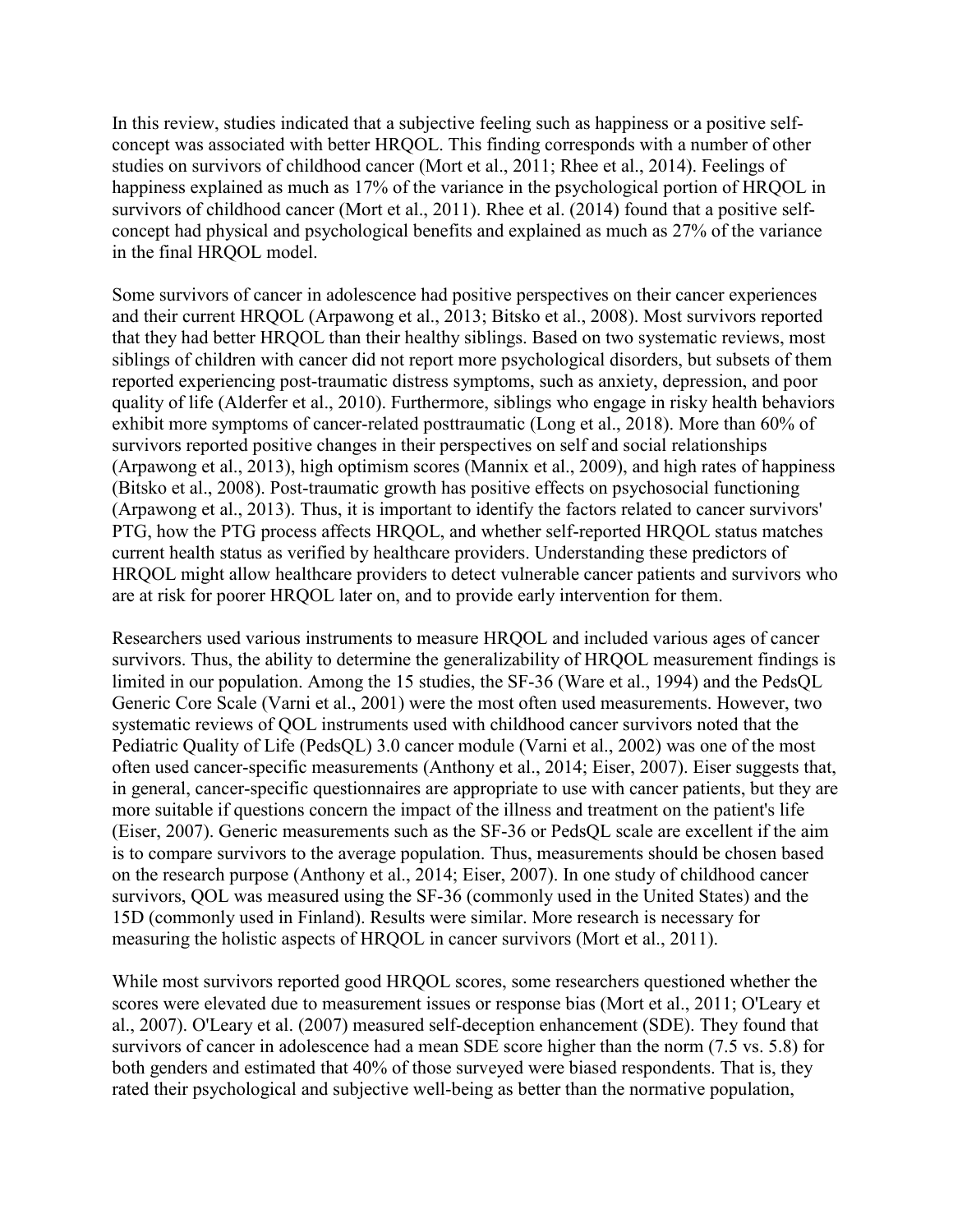while non-biased responders rated their QOL as equal to the normative population. Thus, survivors may overestimate their positive attributes due to a lack of insight or denial of current problems. We hypothesized that there might be distinctive HRQOL instruments for survivors of cancer in adolescence to measure their unique developmental tasks, but we found none in the studies chosen for review. We anticipated that social functioning of HRQOL in adolescents might be different from adults or younger children with cancer since they might have missed school or been isolated from their peers during their treatment period. We could not determine this given the paucity of papers that focus on survivors of cancer in adolescence. This remains an area for future study.

Researchers have tried to identify and develop appropriate measurements for HRQOL among survivors of cancer in adolescence using mixed methods and qualitative designs(Nightingale et al., 2011; Quinn, Huang, Murphy, Zidonik-Eddelton, & Krull, 2013). For example, Quinn et al. (2013) used a mixed-method design with survivors ages 15–40 to verify whether current HRQOL instruments fit for those in this age group; 151 participants completed three commonly used HRQOL measurements, and researchers interviewed 30 of the participants to identify missing content from the HRQOL measurements. Participants identified that perceived sense of self, relationships, and parenthood were related to their HRQOL, and these were not measured using the HRQOL instruments (Quinn et al., 2013). In light of these findings, Quinn et al. (2013) suggested that future HRQOL measurements should include items that address self-concept, relationships, and parenthood. Similarly, qualitative studies of adult survivors of childhood cancer have yielded findings comparable to the PedsQOL measurement, including the relationship between physical and psychological functioning and social relationships. However, additional themes were identified including fertility/sexual functioning, body appearance, spirituality, and resilience (Nightingale et al., 2011). These additional items are not included in the often-used HRQOL measurements such as SF-36 or PedsQOL, suggesting a need for their inclusion in measures of HRQOL for survivors of cancer in adolescence. HRQOL is a broad construct where no clinical difference may be discerned by using a general measurement of the construct. Thus, while using current HRQOL measurements it may be important to include additional items or a brief interview to address aspects the specific developmental period of those being assessed.

While cancer survival and treatment are priorities, quality of life issues must also be addressed. This review suggests that protective or mediating factors that contribute to better HRQOL in this population should be promoted among adolescent survivors. Social skills training programs, encouraging good communication between patients and their parents, and teaching strategies to improve survivors' self-concept could help survivors of cancer in adolescence. The Children's Oncology Group has long-term follow-up guidelines for survivors of childhood and adolescent cancer, which consider physical complication issues and emotional issues, but nothing related to the quality of life of survivors (Children's Oncology Group, 2013). While these guidelines cover physical complications and emotional issues, they do not address survivors' QOL. The Institute of Medicine (2007) suggests that QOL should be addressed in survivorship plans for adult survivors but makes no mention of HRQOL or survivorship plans for adolescents. For future research and clinical care, healthcare providers should regularly measure HRQOL of survivors of cancer in adolescence both during and after cancer treatment. This would allow for the detection of problems earlier and the development of tailored survivorship plans. In addition, more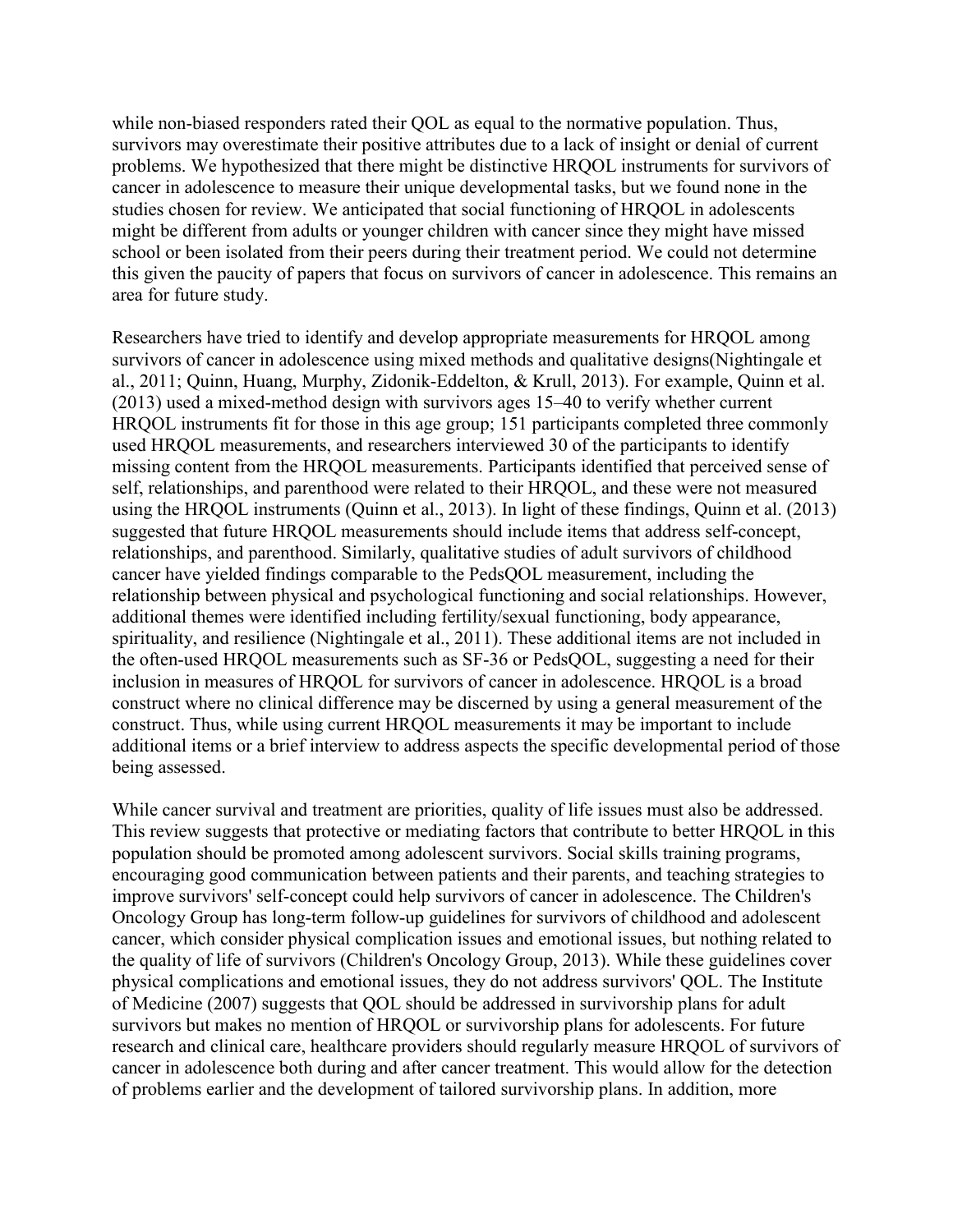research is needed about the impact of timely interventions for survivors of cancer in adolescence, preferably in the early stages of survivorship (5 to 10 years post-diagnosis). Providing tailored interventions for those at risk for poor outcomes could greatly improve HRQOL for this population.

## **Limitations**

This review focused on survivors of a childhood cancer that occurred during adolescence. However, since there are few studies devoted to survivors of cancer in adolescence, these findings might not be representative of HRQOL in this population. Also, we focused on psychosocial distress and HRQOL, but did not include physical complications as search keywords. Physical complications are of great importance and should be added in future studies. Finally, most of the studies reviewed were conducted in the United States, limiting exploration of the effect of cultural differences, and the use of articles published only in English may have excluded important work.

# **Conclusion**

While many studies focus on adult and pediatric cancer survivors, relatively few focus on survivors of childhood cancer that occurred during adolescence. Given the unique developmental tasks of adolescence, adding a life-threatening illness to the mix is especially burdensome. Without knowledge of the particular factors affecting QOL in this population, it is difficult to impossible to devise a survivorship plan that will ensure optimal outcomes. Protective factors for HRQOL identified in the current research include: familial support and subjective feelings such as happiness, optimism, and self-concept. Risk factors include: gender, types of cancer and treatment, late effects, and a shorter time since cancer diagnosis. We know that social support and coping strategies positively affect QOL. Future research should add more comprehensive measures of mediating effects, as well as other concepts including parenthood, fertility/sexual functioning, and spirituality.

## **Acknowledgment**

This work was supported by Graduate School Summer Assistantship from University of North Carolina at Greensboro while the first author was in the doctoral program.

## **Funding**

This research did not receive any specific grant from funding agencies in the public, commercial, or not-for-profit sectors.

## **Appendix A. Replicable Search Strategy**

## PubMed

(((("quality of life"[MeSH Terms] OR ("quality"[All Fields] AND "life"[All Fields]) OR "quality of life"[All Fields]) AND (("adolescent"[MeSH Terms] OR "adolescent"[All Fields]) AND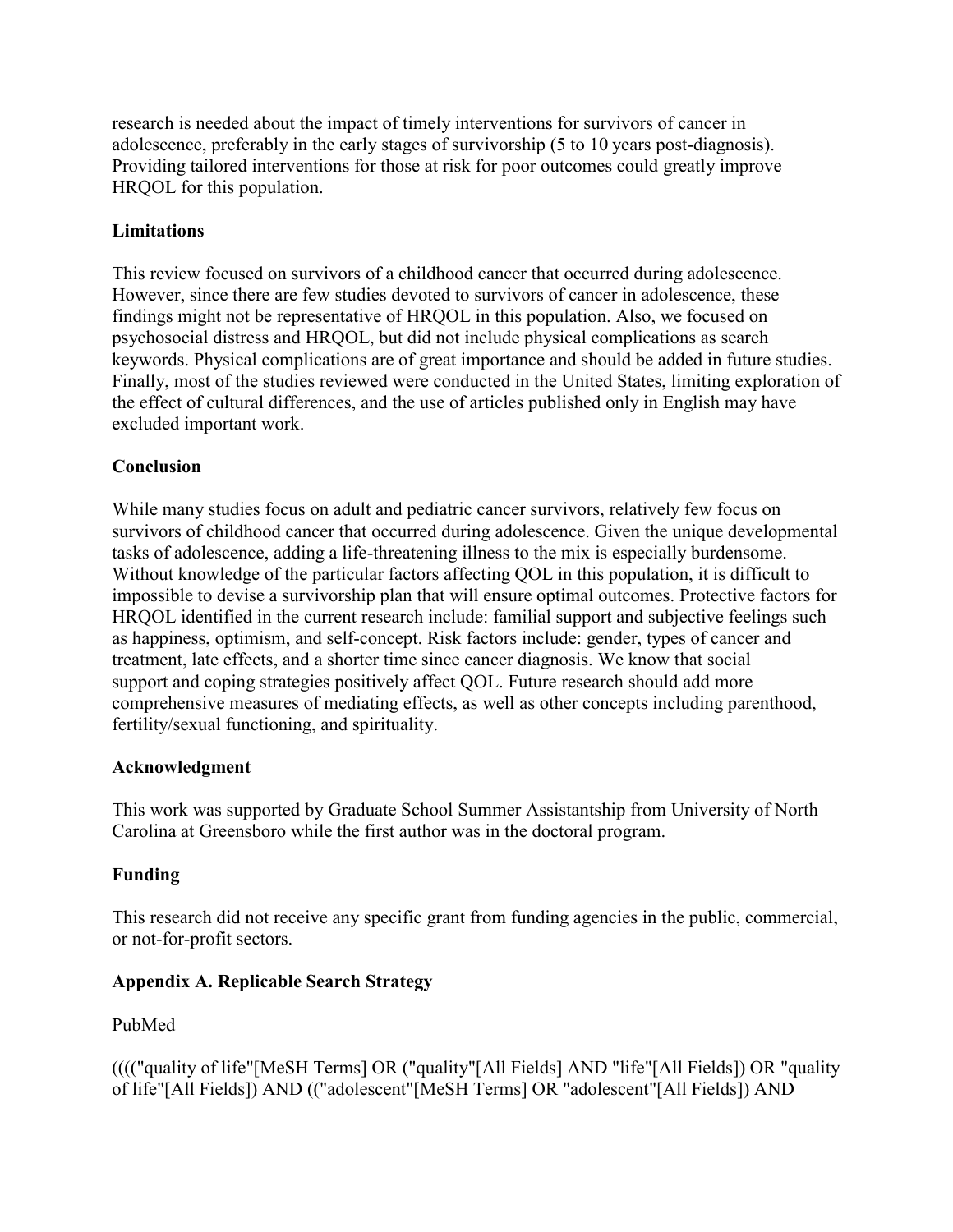("neoplasms"[MeSH Terms] OR "neoplasms"[All Fields] OR "cancer"[All Fields]))) AND (psychological[All Fields] AND distress[All Fields])) AND (("Childhood"[Journal] OR "childhood"[All Fields]) AND ("neoplasms"[MeSH Terms] OR "neoplasms"[All Fields] OR "cancer"[All Fields]))) AND ("quality of life"[MeSH Terms] OR ("quality"[All Fields] AND "life"[All Fields]) OR "quality of life"[All Fields] OR ("health"[All Fields] AND "related"[All Fields] AND "quality"[All Fields] AND "life"[All Fields]) OR "health related quality of life"[All Fields])

# **References**

Alderfer, M. A., Long, K. A., Lown, E. A., Marsland, A. L., Ostrowski, N. L., Hock, J. M., & Ewing, L. J. (2010). Psychosocial adjustment of siblings of children with cancer: A systematic review. Psycho-Oncology, 19(8), 789–805. [https://doi.org/10.1002/pon.1638.](https://doi.org/10.1002/pon.1638)

Ander, M., Gronqvist, H., Cernvall, M., Engvall, G., Hedstrom, M., Ljungman, G., ... von Essen, L. (2016). Development of health-related quality of life and symptoms of anxiety and depression among persons diagnosed with cancer during adolescence: A 10-year follow-up study. Psychooncology, 25(5), 582–589. [https://doi.org/10.1002/pon.3965.](https://doi.org/10.1002/pon.3965)

Anthony, S. J., Selkirk, E., Sung, L., Klaassen, R. J., Dix, D., Scheinemann, K., & Klassen, A. F. (2014). Considering quality of life for children with cancer: A systematic review of patientreported outcome measures and the development of a conceptual model. Quality of Life Research, 23(3), 771–789. [https://doi.org/10.1007/s11136-013-0482-x.](https://doi.org/10.1007/s11136-013-0482-x)

Arpawong, T. E., Oland, A., Milam, J. E., Ruccione, K., & Meeske, K. A. (2013). Posttraumatic growth among an ethnically diverse sample of adolescent and young adult cancer survivors. Psychooncology, 22(10), 2235–2244. [https://doi.org/10.1002/pon.3286.](https://doi.org/10.1002/pon.3286)

Barakat, L. P., Marmer, P. L., & Schwartz, L. A. (2010). Quality of life of adolescents with cancer: Family risks and resources. Health and Quality of Life Outcomes, 8(1), 63. [https://doi.org/10.1186/1477-7525-8-63.](https://doi.org/10.1186/1477-7525-8-63)

Barnett, M., McDonnell, G., DeRosa, A., Schuler, T., Philip, E., Peterson, L., ... Ford, J. S. (2016). Psychosocial outcomes and interventions among cancer survivors diagnosed during adolescence and young adulthood (AYA): A systematic review. Journal of Cancer Survivorship, 10(5), 814–831. [https://doi.org/10.1007/s11764-016-0527-6.](https://doi.org/10.1007/s11764-016-0527-6)

Berk, L. E., & Meyers, A. B. (2015). Infants, children, and adolescents (8th ed.). Boston MA: Pearson.

Bhatia, S., & Landier, W. (2005). Evaluating survivors of pediatric cancer. The Cancer Journal, 11, 340–354. [https://doi.org/10.1097/00130404-200507000-00010.](https://doi.org/10.1097/00130404-200507000-00010)

Bhatia, S., Jenney, M. E. M., Bogue, M. K., Rockwood, T. H., Feusner, J. H., Friedman, D. L., ... Kane, R. L. (2002). The Minneapolis-Manchester quality of life instrument: Reliability and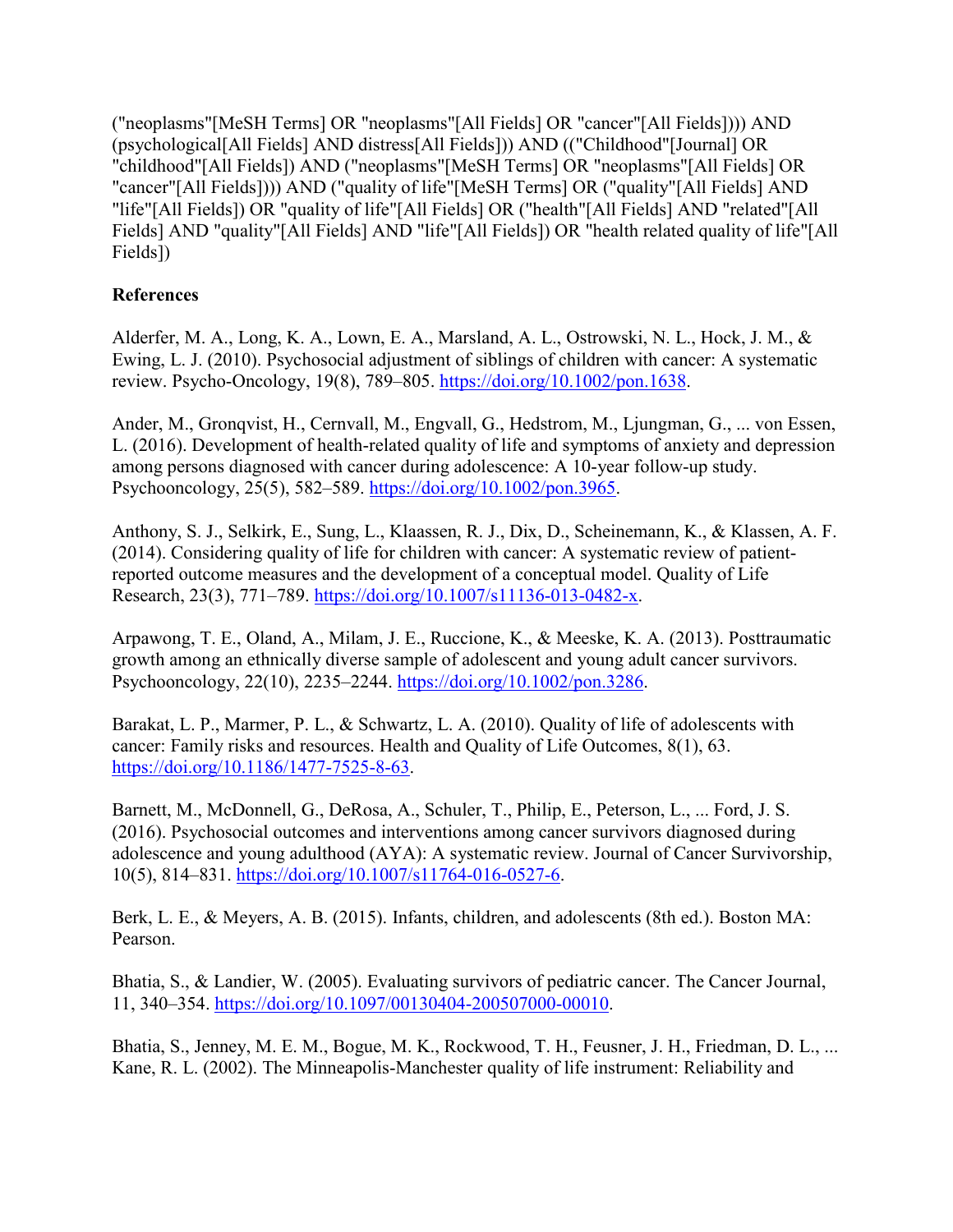validity of the adolescent form. Journal of Clinical Oncology, 20(24), 4692–4698. [https://doi.org/10.1200/jco.2002.05.103.](https://doi.org/10.1200/jco.2002.05.103)

Bitsko, M. J., Stern, M., Dillon, R., Russell, E. C., & Laver, J. (2008). Happiness and time perspective as potential mediators of quality of life and depression in adolescent cancer. Pediatric Blood & Cancer, 50(3), 613–619. [https://doi.org/10.1002/pbc.21337.](https://doi.org/10.1002/pbc.21337)

Chan, C.W., Choi, K. C., Chien, W. T., Cheng, K. K., Goggins,W., So,W. K., ... Li, C. K. (2014). Health-related quality-of-life and psychological distress of young adult survivors of childhood cancer in Hong Kong. Psychooncology, 23, 229–236. [https://doi.org/10.1002/pon.3396.](https://doi.org/10.1002/pon.3396)

Children's Oncology Group (2013). [http://www.survivorshipguidelines.org,](http://www.survivorshipguidelines.org/) Accessed date: 25 February 2018.

Clarke, S. A., & Eiser, C. (2004). The measurement of health-related quality of life (QOL) in paediatric clinical trials: A systematic review. Health and Quality of Life Outcomes, 2 (1), 66. [https://doi.org/10.1186/1477-7525-2-66.](https://doi.org/10.1186/1477-7525-2-66)

Eiser, C. (2007). Beyond survival: Quality of life and follow-up after childhood cancer. Journal of Pediatric Psychology, 32(9), 1140–1150. [https://doi.org/10.1093/jpepsy/jsm052.](https://doi.org/10.1093/jpepsy/jsm052)

Garrard, J. (2016). Health sciences literature review made easy (5th ed.). Boston MA: Jones & Bartlett Publishers.

Goldsby, R., Chen, Y., Raber, S., Li, L., Diefenbach, K., Shnorhavorian, M., ... Diller, L. (2011). Survivors of childhood cancer have increased risk for gastrointestinal complications later in life. Gastroenterology, 140(5), 1464–1471.<https://doi.org/10.1053/j.gastro.2011.01.049> (e1461).

Gordijn, M. S., van Litsenburg, R. R., Gemke, R. J., Huisman, J., Bierings, M. B., Hoogerbrugge, P. M., & Kaspers, G. J. (2013). Sleep, fatigue, depression, and quality of life in survivors of childhood acute lymphoblastic leukemia. Pediatric Blood & Cancer, 60(3), 479– 485. [https://doi.org/10.1002/pbc.24261.](https://doi.org/10.1002/pbc.24261)

Huang, I. C., Brinkman, T. M., Kenzik, K., Gurney, J. G., Ness, K. K., Lanctot, J., ... Krull, K. R. (2013). Association between the prevalence of symptoms and health-related quality of life in adult survivors of childhood cancer: A report from the St Jude Lifetime Cohort study. Journal of Clinical Oncology, 31(33), 4242–4251. [https://doi.org/10.1200/JCO.2012.47.8867.](https://doi.org/10.1200/JCO.2012.47.8867)

Institute of Medicine (2007). Implementing Cancer Survivorship Care Planning: Workshop Summary. Washington, DC: National Academies.

Jörngården, A., Mattsson, E., & von Essen, L. (2007). Health-related quality of life, anxiety and depression among adolescents and young adults with cancer: A prospective longitudinal study. European Journal of Cancer, 43(13), 1952–1958. [https://doi.org/10.1016/j.ejca.2007.05.031.](https://doi.org/10.1016/j.ejca.2007.05.031)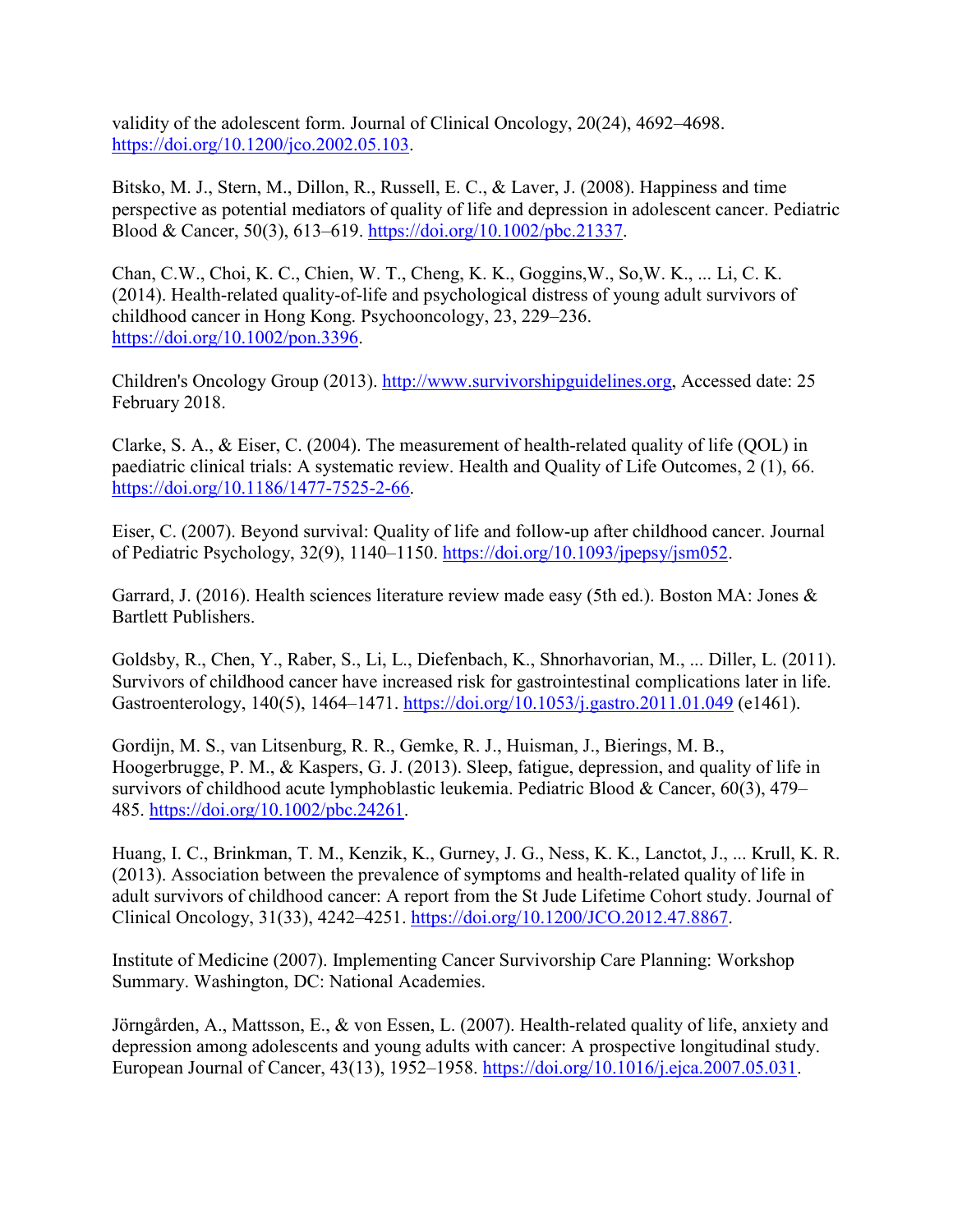Kazak, A. E., DeRosa, B. W., Schwartz, L. A., Hobbie, W., Carlson, C., Ittenbach, R. F., ... Ginsberg, J. P. (2010). Psychological outcomes and health beliefs in adolescent and young adult survivors of childhood cancer and controls. Journal of Clinical Oncology, 28(12), 2002–2007. [https://doi.org/10.1200/JCO.2009.25.9564.](https://doi.org/10.1200/JCO.2009.25.9564)

Larsson, G., Mattsson, E., & von Essen, L. (2010). Aspects of quality of life, anxiety, and depression among persons diagnosed with cancer during adolescence: A long-term follow-up study. European Journal of Cancer, 46(6), 1062–1068. [https://doi.org/10.1016/j.ejca.2010.01.021.](https://doi.org/10.1016/j.ejca.2010.01.021)

Lipscomb, J., Gotay, C. C., & Snyder, C. F. (2007). Patient-reported outcomes in cancer: A review of recent research and policy initiatives. CA: A Cancer Journal for Clinicians, 57(5), 278–300. [https://doi.org/10.3322/CA.57.5.278.](https://doi.org/10.3322/CA.57.5.278)

Long, K. A., Lehmann, V., Gerhardt, C. A., Carpenter, A. L., Marsland, A. L., & Alderfer, M. A. (2018). Psychosocial functioning and risk factors among siblings of children with cancer: An updated systematic review. Psycho-Oncology, 27(6), 1467–1479. [https://doi.org/10.1002/pon.4669.](https://doi.org/10.1002/pon.4669)

Mannix, M. M., Feldman, J. M., & Moody, K. (2009). Optimism and health-related quality of life in adolescents with cancer. Child: Care, Health and Development, 35(4), 482–488. [https://doi.org/10.1111/j.1365-2214.2008.00934.x.](https://doi.org/10.1111/j.1365-2214.2008.00934.x)

Maunsell, E., Pogany, L., Barrera, M., Shaw, A. K., & Speechley, K. N. (2006). Quality of life among long-term adolescent and adult survivors of childhood cancer. Journal of Clinical Oncology, 24(16), 2527–2535. [https://doi.org/10.1200/JCO.2005.03.9297.](https://doi.org/10.1200/JCO.2005.03.9297)

Maurice-Stam, H., Oort, F. J., Last, B. F., & Grootenhuis, M. A. (2009). A predictive model of health-related quality of life in young adult survivors of childhood cancer. European Journal of Cancer Care, 18(4), 339–349. [https://doi.org/10.1111/j.1365-2354.2007.00916.x.](https://doi.org/10.1111/j.1365-2354.2007.00916.x)

Mavrides, N., & Pao, M. (2014). Updates in paediatric psycho-oncology. International Review of Psychiatry, 26(1), 63–73. [https://doi.org/10.3109/09540261.2013.870537.](https://doi.org/10.3109/09540261.2013.870537)

McCarthy, M. C., McNeil, R., Drew, S., Dunt, D., Kosola, S., Orme, L., & Sawyer, S.M. (2016). Psychological distress and posttraumatic stress symptoms in adolescents and young adults with cancer and their parents. Journal of Adolescent and Young Adult Oncology, 5(4), 322–329. [https://doi.org/10.1089/jayao.2016.0015.](https://doi.org/10.1089/jayao.2016.0015)

Meeske, K. A., Patel, S. K., Palmer, S. N., Nelson, M. B., & Parow, A. M. (2007). Factors associated with health-related quality of life in pediatric cancer survivors. Pediatric Blood & Cancer, 49(3), 298–305. [https://doi.org/10.1002/pbc.20923.](https://doi.org/10.1002/pbc.20923)

Moher, D., Liberati, A., Tetzlaff, J., Altman, D. G., & Prisma Group (2009). Preferred reporting items for systematic reviews and meta-analyses: The PRISMA statement. PLoS Medicine, 6(7), e1000097.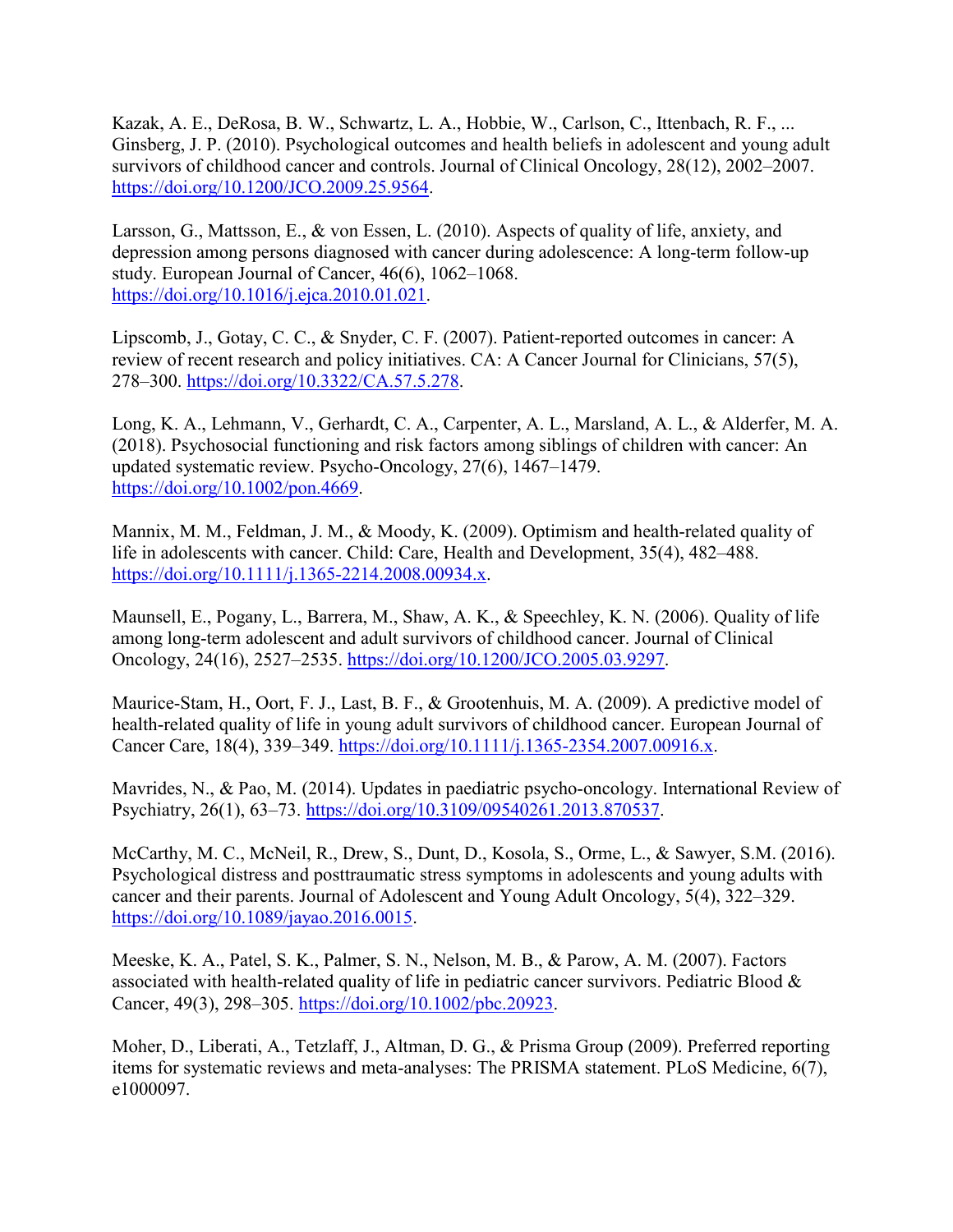Mort, S., Salantera, S., Matomaki, J., Salmi, T. T., & Lahteenmaki, P. M. (2011). Cancer related factors do not explain the quality of life scores for childhood cancer survivors analysed with two different generic HRQL instruments. Cancer Epidemiology, 35(2), 202–210. [https://doi.org/10.1016/j.canep.2010.07.005.](https://doi.org/10.1016/j.canep.2010.07.005)

National Cancer Institute (2016). Definition of late effect - NCI dictionary of cancer terms. [https://www.cancer.gov/publications/dictionaries/cancer-](https://www.cancer.gov/publications/dictionaries/cancer-terms?cdrid=390292)terms?cdrid=390292, Accessed date: 25 February 2018.

Nightingale, C. L., Quinn, G. P., Shenkman, E. A., Curbow, B. A., Zebrack, B. J., Krull, K. R., & Huang, I. C. (2011). Health-related quality of life of young adult survivors of childhood Cancer: A review of qualitative studies. Journal of Adolescent and Young Adult Oncology, 1(3), 124–132. [https://doi.org/10.1089/jayao.2011.0033.](https://doi.org/10.1089/jayao.2011.0033)

Nolan, V. G., Krull, K. R., Gurney, J. G., Leisenring, W., Robison, L. L., & Ness, K. K. (2014). Predictors of future health-related quality of life in survivors of adolescent cancer. Pediatric Blood & Cancer, 61(10), 1891–1894. [https://doi.org/10.1002/pbc.25037.](https://doi.org/10.1002/pbc.25037)

O'Leary, M., Krailo, M., Anderson, J. R., & Reaman, G. H. (2008). Progress in childhood cancer: 50 years of research collaboration, a report from the Children's Oncology Group. Seminars in Oncology, 35(5), 484–493. [https://doi.org/10.1053/j.seminoncol.2008.07.008.](https://doi.org/10.1053/j.seminoncol.2008.07.008)

O'Leary, T. E., Diller, L., & Recklitis, C. J. (2007). The effects of response bias on self-reported quality of life among childhood cancer survivors. Quality of Life Research, 16(7), 1211–1220. [https://doi.org/10.1007/s11136-007-9231-3.](https://doi.org/10.1007/s11136-007-9231-3)

Quinn, G. P., Huang, I. C., Murphy, D., Zidonik-Eddelton, K., & Krull, K. R. (2013). Missing content from health-related quality of life instruments: Interviews with young adult survivors of childhood cancer. Quality of Life Research, 22(1), 111–118. [https://doi.org/10.1007/s11136-012-](https://doi.org/10.1007/s11136-012-0120-z) [0120-z.](https://doi.org/10.1007/s11136-012-0120-z)

Rhee, M. A., Chung, K. M., Lee, Y., Choi, H. K., Han, J.W., Kim, H. S., ... Lyu, C. J. (2014). Impact of psychological and cancer-related factors on HRQoL for Korean childhood cancer survivors. Quality of Life Research, 23(9), 2603–2612. [https://doi.org/10.1007/s11136-014-](https://doi.org/10.1007/s11136-014-0709-5) [0709-5.](https://doi.org/10.1007/s11136-014-0709-5)

Ruccione, K., Lu, Y., & Meeske, K. (2013). Adolescents' psychosocial health-related quality of life within 6 months after cancer treatment completion. Cancer Nursing, 36(5), E61–E72. [https://doi.org/10.1097/NCC.0b013e3182902119.](https://doi.org/10.1097/NCC.0b013e3182902119)

Spangler, S. L. (2009). The relationship between quality of life and social support among adolescent survivors of childhood cancer. Pepperdine University.

Suurmeijer, T. P. B. M., Doeglas, D. M., Briançon, S., Krijnen, W. P., Krol, B., Sanderman, R., ... Van Den Heuvel, W. J. A. (1995). The measurement of social support in the 'European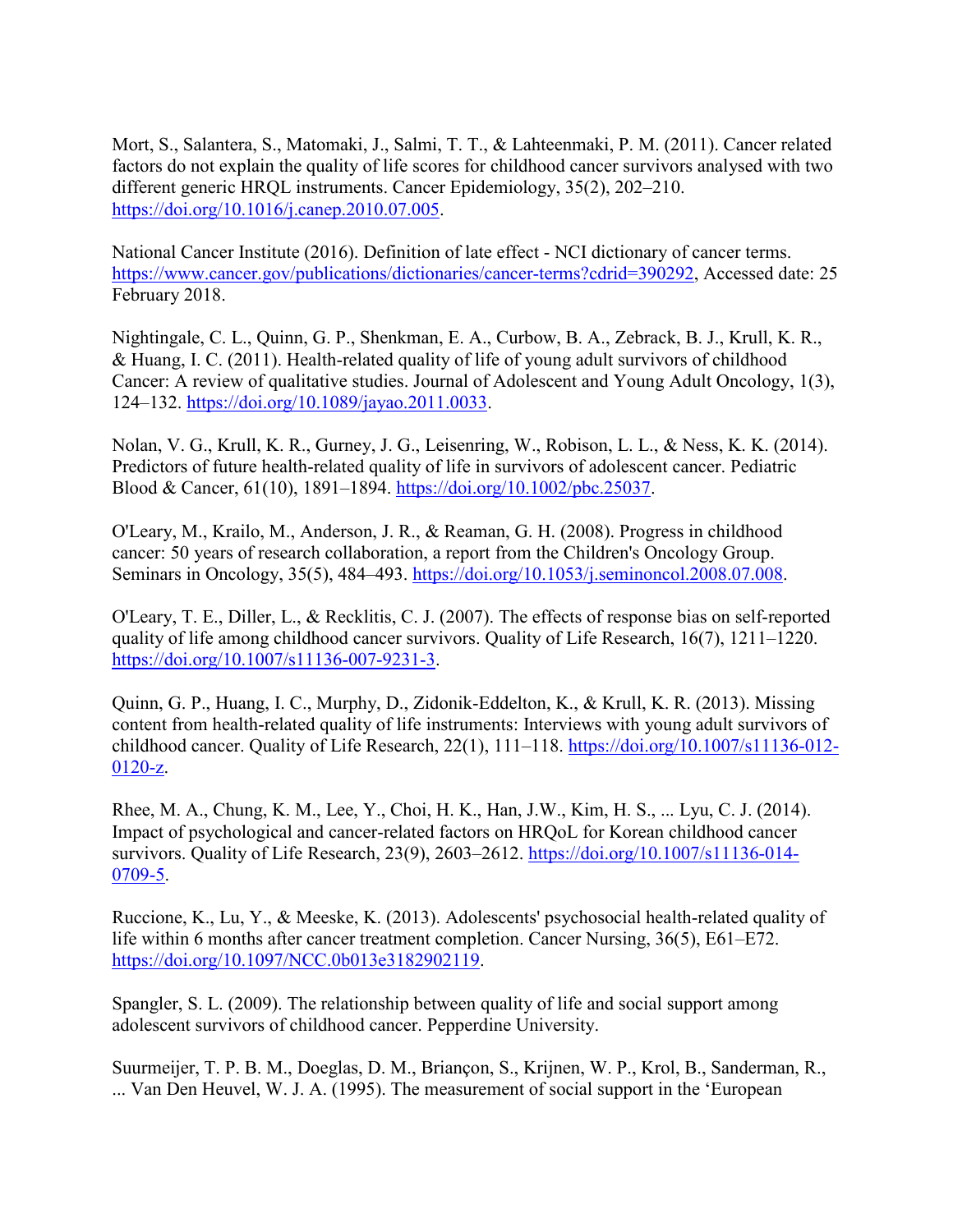research on incapacitating diseases and social support': The development of the Social Support Questionnaire for Transactions (SSQT). Social Science & Medicine, 40(9), 1221–1229. [https://doi.org/10.1016/0277-9536\(94\)00253-P.](https://doi.org/10.1016/0277-9536(94)00253-P)

Varni, J. W., Burwinkle, T. M., Katz, E. R., Meeske, K., & Dickinson, P. (2002). The PedsQL™ in pediatric cancer. Cancer, 94(7), 2090–2106.

Varni, J.W., Seid, M., & Kurtin, P. S. (2001). PedsQL 4.0: Reliability and validity of the Pediatric Quality of Life Inventory version 4.0 generic core scales in healthy and patient populations. Medical Care, 39, 800–812.

Varni, J.W., Seid, M., & Rode, C. A. (1999). The PedsQL™: Measurement model for the pediatric quality of life inventory. Medical Care, 37(2), 126–139.

Veenhoven, R., & Den Buitelaar, C. (1993). Bibliography of happiness: 2472 contemporary studies on subjective appreciation of life. Erasmus University. Department of Social Sciences.

Vlachioti, E., Matziou, V., Perdikaris, P., Mitsiou, M., Stylianou, C., Tsoumakas, K., & Moschovi, M. (2016). Assessment of quality of life of children and adolescents with cancer during their treatment. Japanese Journal of Clinical Oncology, 46(5), 453–461. [https://doi.org/10.1093/jjco/hyw009.](https://doi.org/10.1093/jjco/hyw009)

Ward, E., DeSantis, C., Robbins, A., Kohler, B., & Jemal, A. (2014). Childhood and adolescent cancer statistics, 2014. CA: A Cancer Journal for Clinicians, 64(2), 83–103. [https://doi.org/10.3322/caac.21219.](https://doi.org/10.3322/caac.21219)

Ware, J. E., Kosinski, M., & Keller, S. (1994). SF-36 physical and mental health summary scales: A user's manual. Health Assessment Lab.

World Health Organization (2015). Adolescent health. [http://www.who.int/topics/adolescent\\_health/en/,](http://www.who.int/topics/adolescent_health/en/) Accessed date: 25 February 2018.

World Health Organization (d). Constitution of WHO: principles. Retrieved from [https://www.who.int/about/mission/en/,](https://www.who.int/about/mission/en/) Accessed date: 25 February 2018.

Yeh, C. H. (2001). Adaptation in children with cancer: Research with Roy's model. Nursing Science Quarterly, 14(2), 141–148.

Zebrack, B., & Zeltzer, L. (2003). Quality of life issues and cancer survivorship. Current Problems in Cancer, 27, 198–211.

Zebrack, B. J., Yi, J., Petersen, L., & Ganz, P. A. (2008). The impact of cancer and quality of life for long-term survivors. Psychooncology, 17(9), 891–900. [https://doi.org/10.1002/pon.1300.](https://doi.org/10.1002/pon.1300)

Zeltzer, L. K., Lu, Q., Leisenring, W., Tsao, J. C., Recklitis, C., Armstrong, G., ... Ness, K. K. (2008). Psychosocial outcomes and health-related quality of life in adult childhood cancer